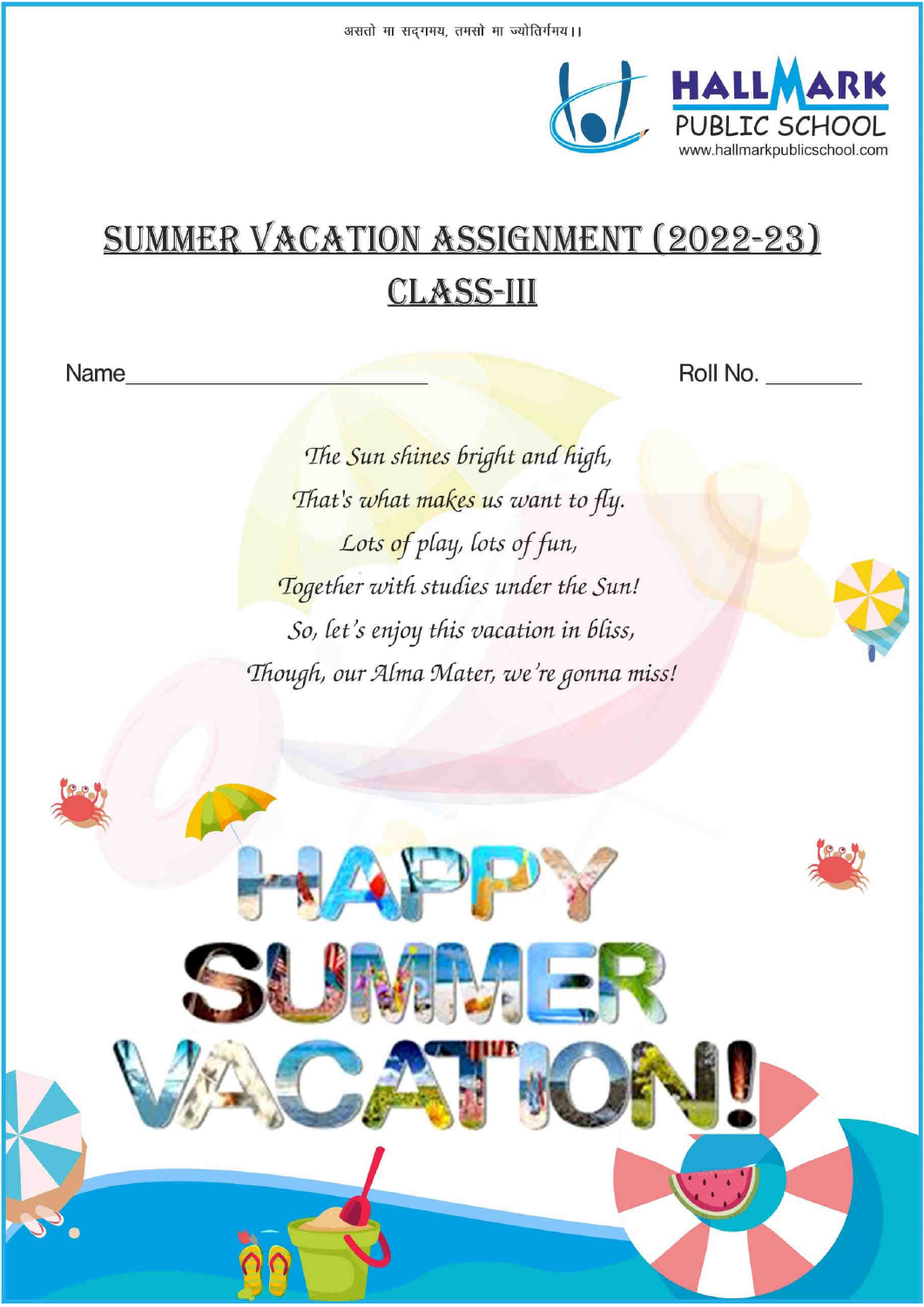

### *PREFACE*

### *Dearest Hallmarkites*

*Summer Vacation is a welcome break- a breather from fixed schedule. It's the time to play, rest, relax and recharge. But as you know 'All play and no work makes Jack a mere toy', your teachers have created 'Question Banks for Periodic Test-1' to facilitate you prepare for your forthcoming exams.* 

- *• The Question Banks (QBs) are in accordance with the Blue Prints of the Periodic Tests-1 of your respective subjects. You get to know the Complete Layout, the Typology of the questions, and the Terminology used in the Question Paper.*
- *• They will help you avoid mugging up your syllabus and forgetting at the time of writing the exam. In a way, it will be a great learning exercise for your exams.*
- *• The more you are accustomed to sitting for a period of time, answering test questions, and pacing yourself, the more comfortable you will feel when you actually sit down to write the exam." These QBs are a good way to practise Writing and work on your Time Management.*
- *• You are more likely to retain something if you learn it spaced over time. These QBs will stimulate your revision and studying and encourage earlier learning and so space out learning, which is likely to improve retention.*
- *• Make sure you revise the Syllabus of Periodic Tests-1 before attempting the QBs. You should find a quiet spot where you won't be disturbed. You can even ask a parent, sibling or friend to act as an invigilator.*

CLASS – III (PAGE 2 OF 26)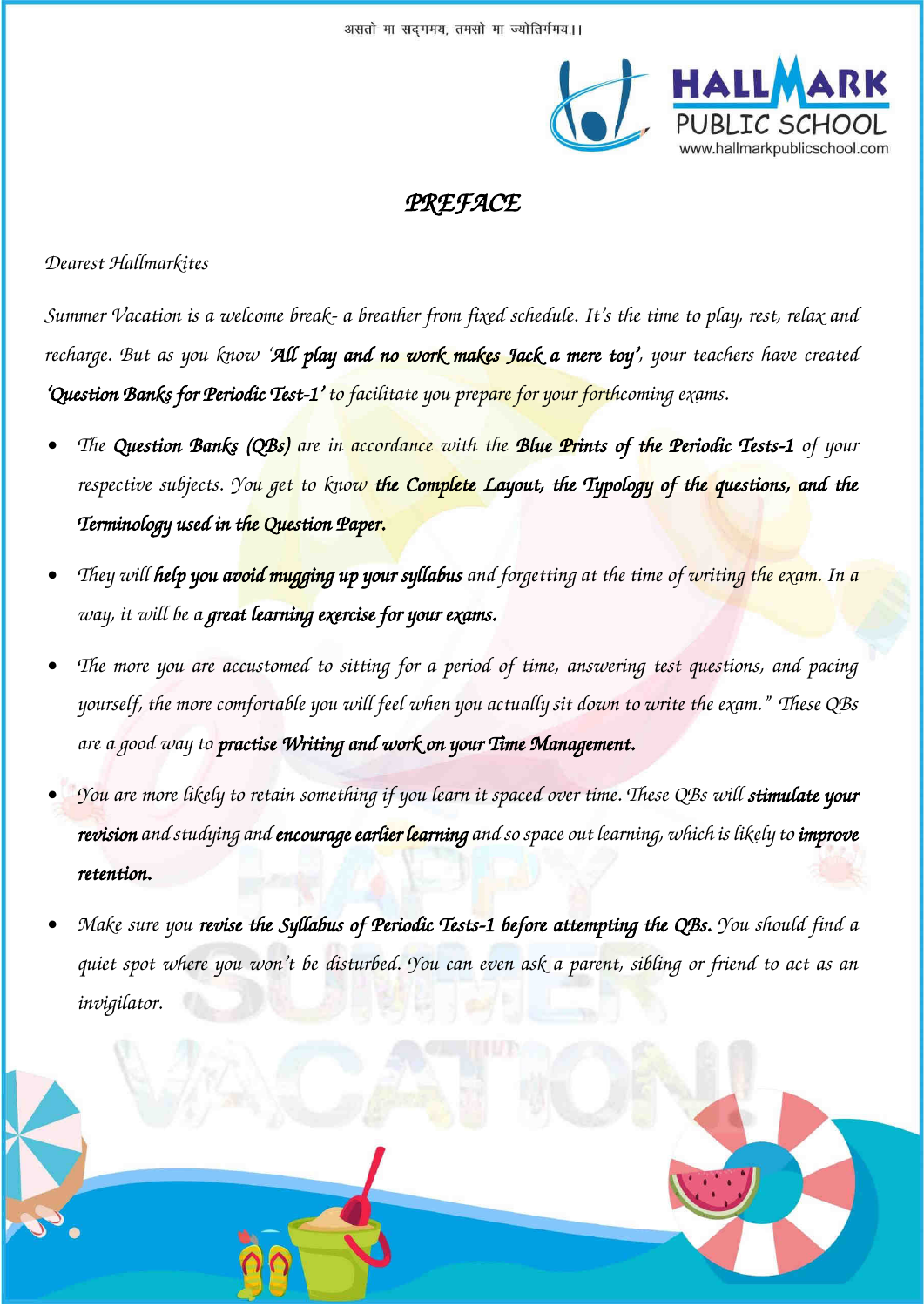

**RENTING** 

*"The best inheritance parents can give their children is a few minutes of their time each day."*

## *A Few Guidelines For Parents To Make the Long Summer Break FruitfuL:*

- *"Knowledge is Power". Therefore encourage your child to cultivate the reading habit because it not only enhances the knowledge acquired but also develops the vocabulary, language skills and improves spellings.*
- *"A healthy mind lives in a healthy body". Encourage your child to go out and play because sports instil discipline, generate sporting spirits, and channelize energies constructively.*
- *Communication skills play a pivotal role in grooming the overall personality of the children. Converse with your child preferably in English to help him / her get comfortable with the language. Encourage your child to read children's magazines like Magic Pot, Sanctuary Cubs, Highlights Champs, Kids Explore, Chandamama, Dimdima, etc.*
- *Spend quality time with your child engaging him / her in activities based on enhancing his / her powers of observation and imagination.*
- *Encourage your child to play board games e.g. Chess, Ludo, Carrom, etc.*
- *Encourage your child to do the activities himself / herself and allocate a specific time to do homework everyday.*
- *Make sure your child has a quiet, well-lit place to do Summer Break Assignment.*
- *Avoid having your child do work with the television on or in places with other distractions, such as people coming and going.*
- *When your child asks for help, provide guidance, not answers. If the homework is meant to be done by your child alone, stay away.*
- *Be positive about homework. Tell your child how important school and its work is. The attitude you express about homework will be the attitude your child acquires.*
- *Reward progress in homework. If your child has been successful in homework completion and is working hard, celebrate that success with a special event (e.g., a pizza party, a walk, a trip to the park) to reinforce the positive effort.*

CLASS – III (PAGE 3 OF 26)

*Wishing you all happy times together!!!* 

*Happy Holidays! Hallmark Team*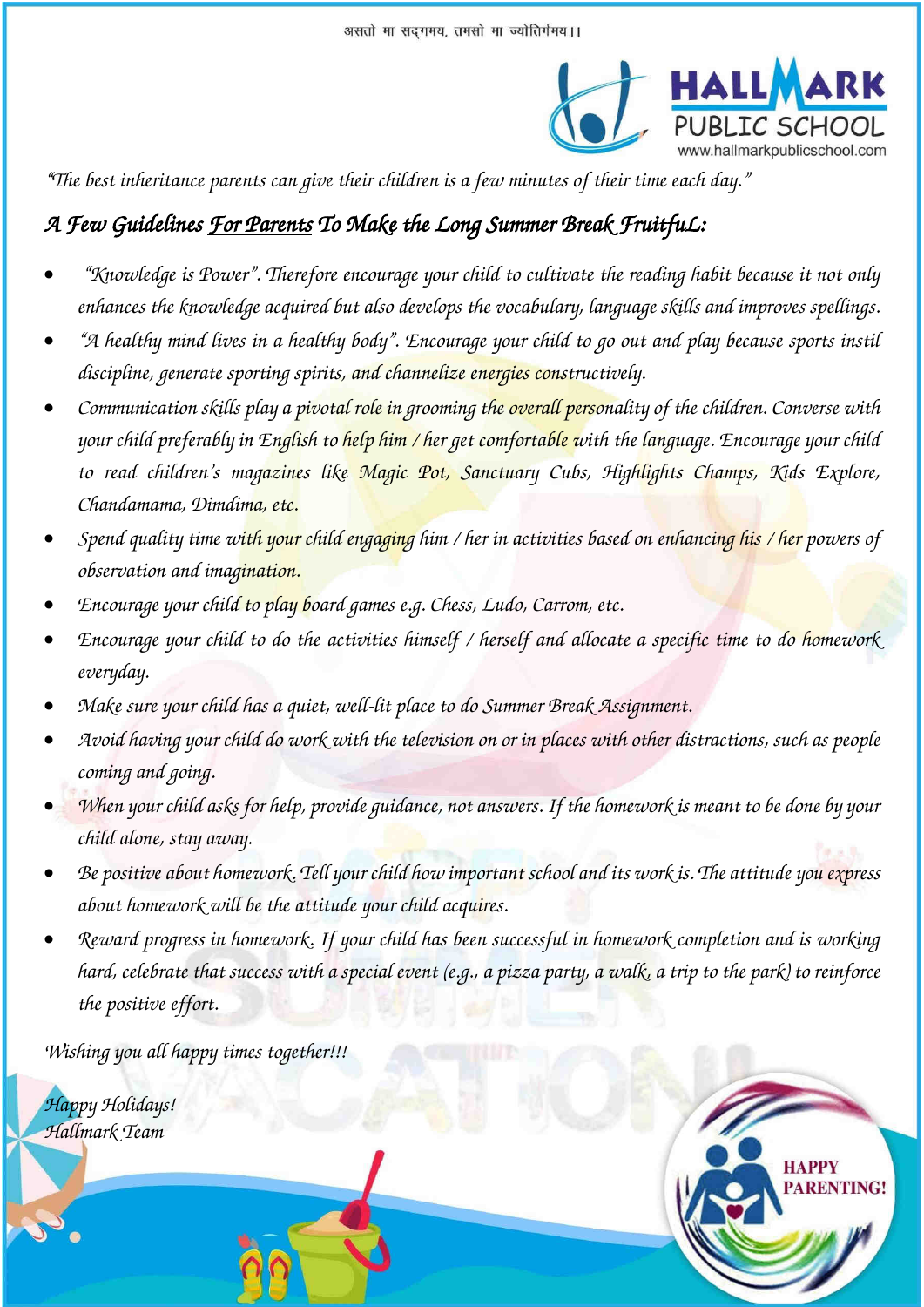### **ENGLISH**

#### **SYLLABUS FOR PERIODIC TEST-1:**

- $\bullet$  NEW VOICES : CH- 1, 2, 3
- GRAMMAR : CH- 1, 2, 3, 15, 16, PUNCTUATION AND CAPITAL LETTER
- SUPPLEMENTARY READER (ALICE IN WONDERLAND) : 1, 2, 3,4,5,6
- WRITING SKILLS : REFLECTIVE PARAGRAPH, THANK YOU- NOTE

#### *General Instructions:*

- *There are THREE sections in the Question Bank.*
- *Do all the work in your English Notebook.*
- *Make sure you revise all the syllabus of PT-1 before attempting the Question Bank***.**

#### **SECTION- A (READING SKILLS)**

#### **Q.1 Read the passage carefully and answer the questions that follow:**

 Peter was most dreadfully frightened; he rushed all over the garden, for he had forgotten the way back to the gate. He lost one of his shoes among the cabbages, and the other shoe among the potatoes. He ran on and went faster, but unfortunately, he ran into a gooseberry net, and got caught. Peter thought his end was near and shed big tears; but his sobs were overheard by some friendly sparrows, who flew to him in great excitement, and begged him to save himself. Mr. McGregor came up with a sieve, which he planned to pop upon the top of Peter; but Peter wriggled out just in time. He rushed into the tool shed, and jumped into a can.

 Mr. McGregor was quite sure that Peter was somewhere in the tool shed, perhaps hidden underneath a flowerpot. He began to turn them over carefully, looking under each. Soon, Peter sneezed—'Kertyschoo!' Mr. McGregor was after him in no time, and tried to put his foot upon Peter, who jumped out of window, upsetting three plants. The window was too small for Mr. McGregor, and he was tired of running after Peter. He went back to his work. Peter sat down to rest; he was out of breath and trembling with fright, and he not the least idea which way to go.

 After a time he began to wander about, going lippity-lippity, not very fast, and looking all round. He found a door in a wall; but it was locked, and there was no room for a fat little rabbit to squeeze underneath. An old mouse was running in and out over the stone was running in and out over the stone doorstep, carrying peas and beans to her family in the wood. Peter asked her the way to the gate, but she had such a large pea in her mouth that she could not answer. He went back towards the tool shed, but suddenly, quite close to him, he heard the noise of a hoe- scr-r-itch, scratch, scratch, scritch. Peter scuttered underneath the bushes. But soon, as nothing happened, he came out, and climbed upon a wheelbarrow and peeped over.

- (a) Peter thought his end was near. What made him think so?
- (b) Was Mr. McGregor able to catch Peter? What do you think he would do with Peter if he was caught?
- (c) Frame a sentence on: underneath, trembling
- (d) Write any two Nouns from the given passage.
- (e) Give a suitable title to the given passage.
- (f) An old mouse was busy doing some chore. What was it doing?
- (g) How would you have saved yourself from Mr. McGregor?
- (h) Complete the sentence:
	- 1. An old \_\_\_\_\_\_\_\_\_\_\_\_\_\_\_\_ 2. The window \_\_\_\_\_\_\_\_\_\_\_\_
		-

CLASS – III (PAGE 4 OF 26)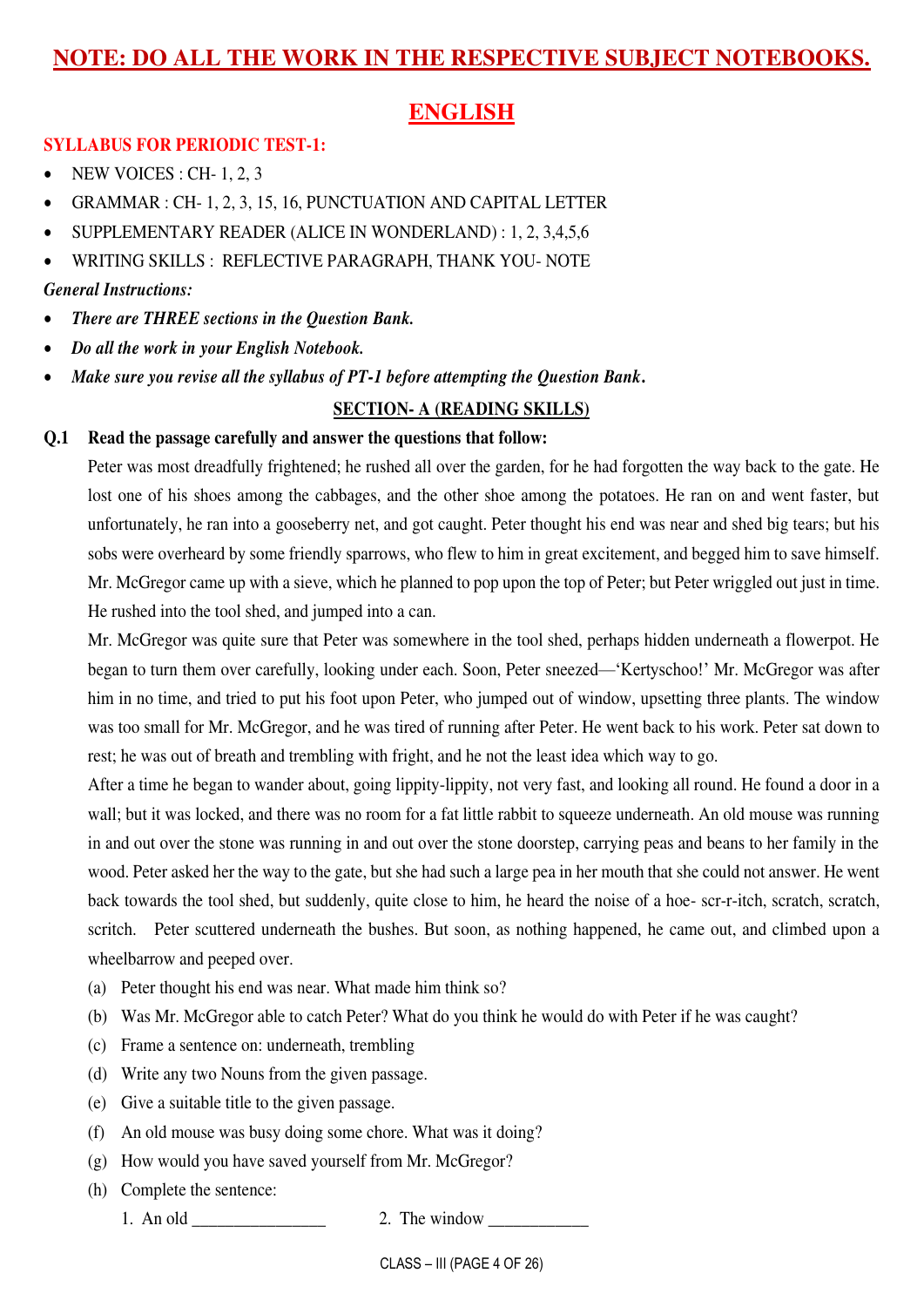#### **Q.2 Read the passage carefully and answer the questions that follow:**

'Have you seen a brown cat around here?' Dip Dip asked some people who were digging the road. 'His name is Kaapi.'

'No, we haven't! they replied.

'Have you seen a brown cat around here?' she asked an old man drinking tea in a teashop. 'His name is Kappi.'

'No, I haven't he replied.

Dip Dip now came to a road that went up a little hill.

She wheeled herself up, panting a little.

'Have you seen a brown cat around her?' she asked a woman hanging clothes to dry.

'Is that him?' the woman asked, pointing.

Dip Dip turned to see a brown streak disappearing down the hill.

"Kaapi!' Dip Dip cried.

Down the hill she rolled, behind the cat.

Kappi ran past houses, jumped over dustbins and darted around bushes.

He sprang past the old man drinking tea in a teashop.

He leapt past the people digging the road.

Not far from Dip Dip's house, Kappi stopped, flicked his tail and jumped up a tree. He settled himself comfortably on a high branch.

Dip Dip came to a stop under the tree. 'You crazy cat! she panted.

'Come down!'

But Kappi only began to lick himself clean.

What could Dip Dip do now?

She was tired and she was hungry. She opened her lunchbox and saw……..

'Fish curry! This will bring Kappi down. Kappi, do you want some fish?' cried Dip Dip and lifted up her box to show Kappi.

Fish! Kappi looked down.

But suddenly, Kappi was frightened to climb down.

'Meow', he said pitifully. Meeaaaow!'

'What?' Dip Dip shouted. 'You don't expect me to come and get you, do you?'

'Meeaaaow!' said Dip Dip. I am coming. Don't move!'

Dip Dip wheeled herself close to the tree, where a branch hung low.

She used her arms to pull herself up.

'Now, come here, Kappi, you silly cat,' she called.

'Meow!' said Kappi, sliding down slowly and cuddling up to her.

That's when Dip Dip heard voices below.

"There she is, on that tree!'

'DIP DIP!'

#### **Choose the correct options:**

(i) Kappi ran past \_\_\_\_\_\_\_

(a) Teashop (b) Houses (c) Tree

- (ii) Who was the person who pointed out Kaapi and what was the person doing?
	- (a) A woman who was sitting under the shade of a tree
	- (b) A woman who was munching fruits
	- (c) A woman who was hanging clothes out to dry

CLASS – III (PAGE 5 OF 26)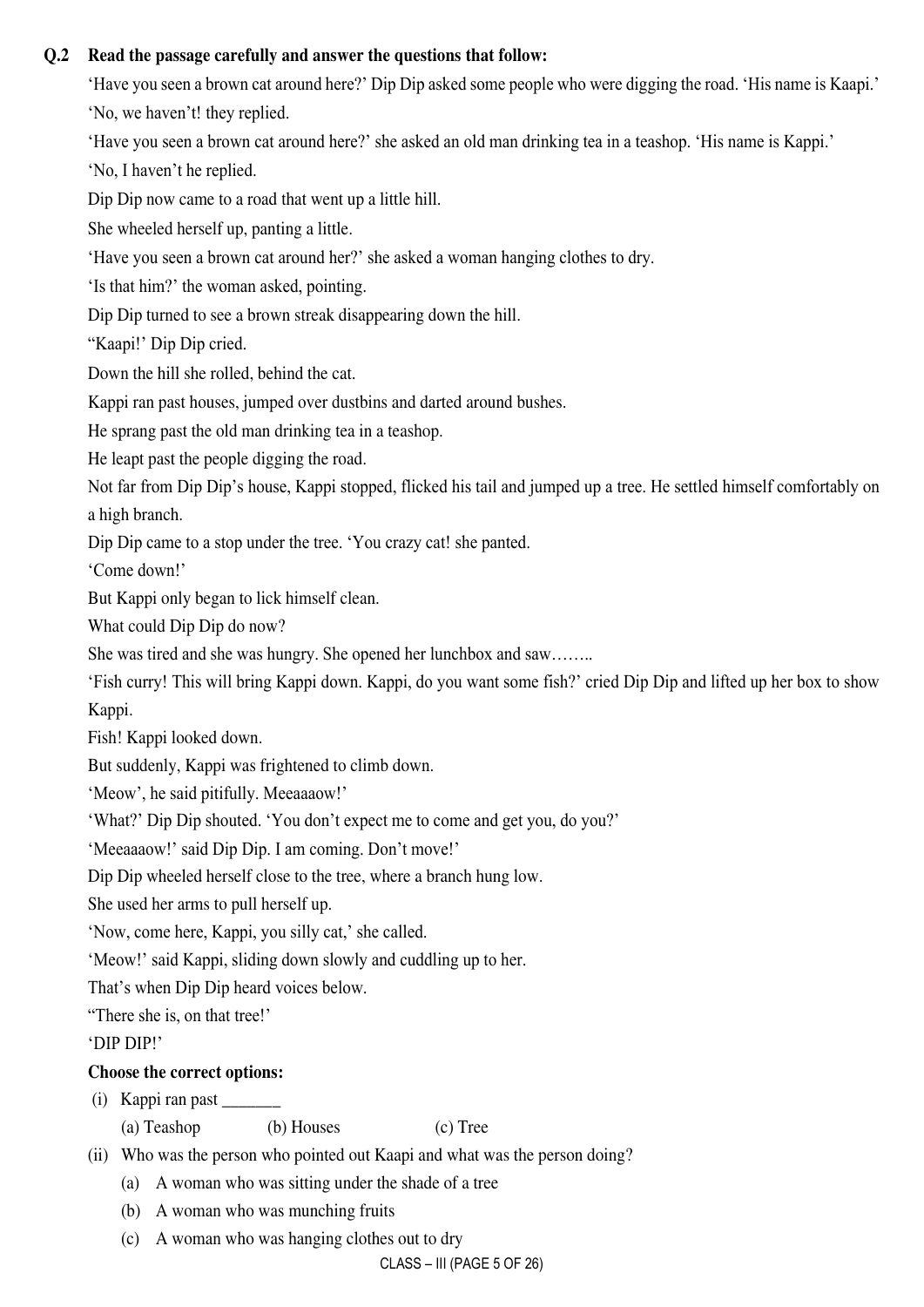- (iii) What got Kaapi interested in coming down from the tree?
	- (a) By seeing the toy fish
	- (b) By seeing the fish curry in Dip Dip's lunch box
	- (c) By seeing Meemo on the road
- (iv) But suddenly, Kappi was frightened to climb down. Choose the correct synonym of the underlined word.
	- (a) delighted (b) scared (c) happier

#### **SECTION- B (WRITING SKILLS & GRAMMAR)**

#### **Q.3 Complete the given MIND MAP on NOUNS:**



- **Q.4 Imagine you are Peter, you have received a basketful of fresh carrots by Mr. McGregor. Write a note thanking him for sending you the carrots.**
- **Q.5 Imagine yourself as Dip Dip. You have helped Meemo to find his pet dog Goofy. Write a paragraph describing how you searched and find him out. You may use these hints.**

|                                                       | Meemo came to her for help_________ | her pet dog Goofy got               |
|-------------------------------------------------------|-------------------------------------|-------------------------------------|
| Dip Dip went in search of Goofy<br>lost               | went here and there                 | looked behind houses,               |
|                                                       | asked everyone around               | Goofy hid himself behind the thorny |
| Dip Dip helped it to escape from the bushes<br>bushes |                                     | tied a rope to its collar<br>took   |
| it back safely                                        | Meemo said thank you                |                                     |

- **Q.6 Do as directed:**
- **(I) Choose the correct options with the appropriate Collective Nouns**:
	- (a) a \_\_\_\_\_\_\_\_\_\_\_\_ of directors
	- (i) class (ii) quiver (iii) board (iv) herd (b) a \_\_\_\_\_\_\_\_\_\_\_ of students
	- (i) flock (ii) class (iii) swarm (iv) school
	- $(c)$  a \_\_\_\_\_\_\_\_ of cranes
		- (i) flight (ii) class (iii) flock (iv) crew

#### **(II) Choose the correct options with the correct Gender:**

- (a) My nephew and are away on a vacation.
	- (i) cousin (ii) aunt (iii) niece
- (b) The horse and the \_\_\_\_\_\_\_ were galloping in the field.
	- (i) drake (ii) mare (iii) peahen
- (c) The prince and the \_\_\_\_\_ were evil.
	- (i) mistress (ii) princess (iii) waitress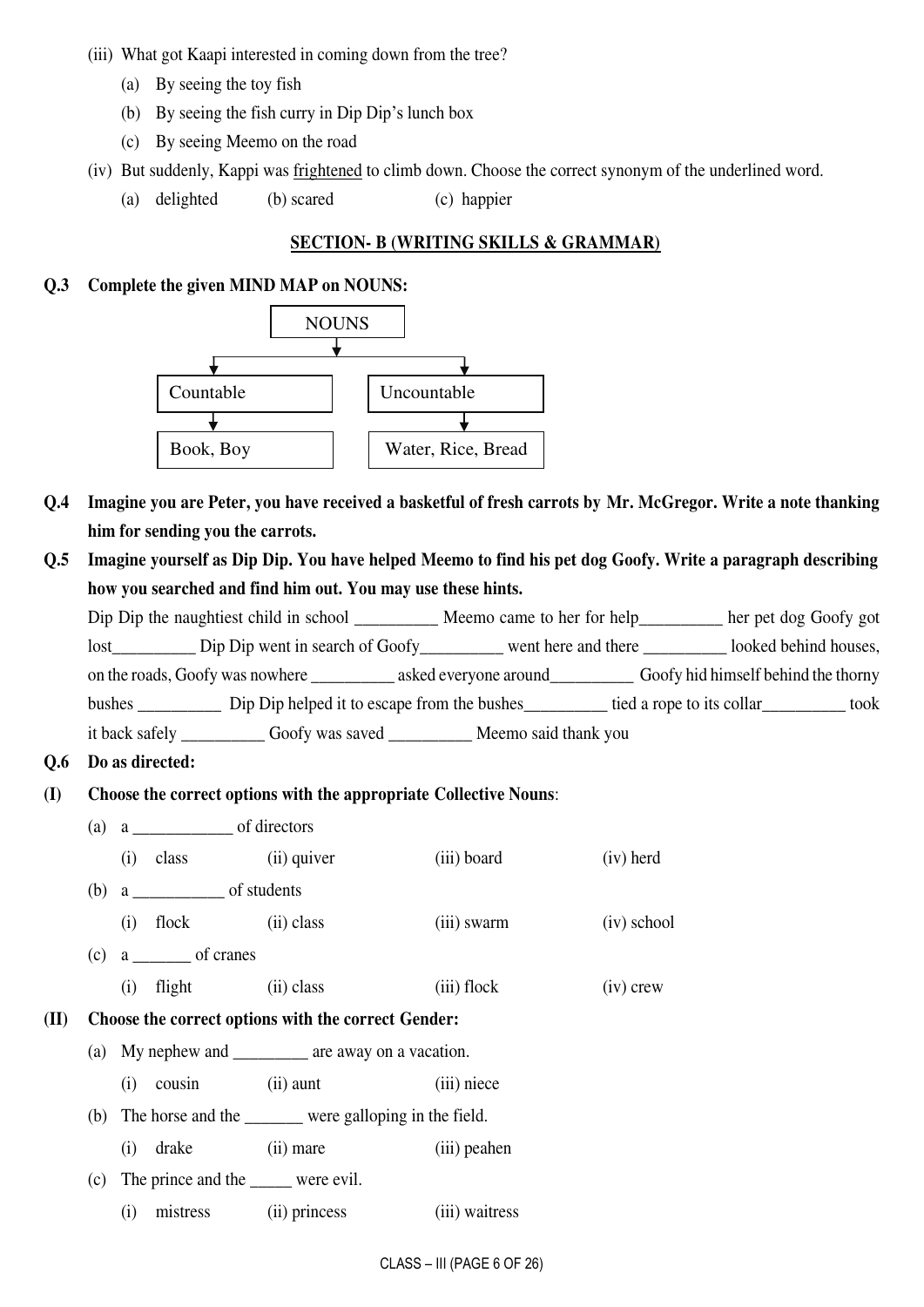### **(III) Choose the correct Ordinal number:**

|      | (a)      | 33                                                       |                           |                                                    |                       |  |  |  |  |  |  |
|------|----------|----------------------------------------------------------|---------------------------|----------------------------------------------------|-----------------------|--|--|--|--|--|--|
|      |          | Thirty-sixth<br>(i)                                      |                           | (ii) Thirty-third                                  | (iii) Thirty- ninth   |  |  |  |  |  |  |
|      | (b) $45$ |                                                          |                           |                                                    |                       |  |  |  |  |  |  |
|      |          | Forty-fifth<br>(i)                                       |                           | (ii) Forty-fifeth                                  | (iii) Fourty-fifth    |  |  |  |  |  |  |
|      | (c)      | 28                                                       |                           |                                                    |                       |  |  |  |  |  |  |
|      |          | (i)                                                      |                           | Twenty-eighth (ii) Twenty eighth                   | (iii) Twenty- eight   |  |  |  |  |  |  |
| (IV) |          | <b>Choose the correct Possessive Adjective:</b>          |                           |                                                    |                       |  |  |  |  |  |  |
|      |          | (a) I do not think my _______ cap will fit me.           |                           |                                                    |                       |  |  |  |  |  |  |
|      |          | (i)                                                      | fathers' (ii) father's    |                                                    | (iii) fathers's       |  |  |  |  |  |  |
|      |          | (b) I am going to my _______ house to play.              |                           |                                                    |                       |  |  |  |  |  |  |
|      |          | (i)                                                      | friend's (ii) friends'    |                                                    | (iii) friends's       |  |  |  |  |  |  |
|      |          | (c) The ________ laugh is scary.                         |                           |                                                    |                       |  |  |  |  |  |  |
|      |          | $(i)$ hyenas' $(ii)$ hyneas'                             |                           |                                                    | (iii) hyneas'         |  |  |  |  |  |  |
| (V)  |          |                                                          |                           | Choose the correct Subject to the given Predicate: |                       |  |  |  |  |  |  |
|      | (a)      | was eaten by us.                                         |                           |                                                    |                       |  |  |  |  |  |  |
|      |          | (i)                                                      |                           | The cat (ii) The food in the fridge                | (iii) The red flowers |  |  |  |  |  |  |
|      | (b)      |                                                          |                           |                                                    |                       |  |  |  |  |  |  |
|      |          |                                                          |                           | (i) Timmy and Sammy (ii) She has                   | (iii) They went       |  |  |  |  |  |  |
|      | (c)      | goes for a swim.                                         |                           |                                                    |                       |  |  |  |  |  |  |
|      |          | (i)<br>They                                              |                           | $(ii)$ She                                         | $(iii)$ We            |  |  |  |  |  |  |
| (VI) |          | Choose the correct option to frame the correct question: |                           |                                                    |                       |  |  |  |  |  |  |
|      | (a)      |                                                          |                           | _________ is Saturday your favourite day?          |                       |  |  |  |  |  |  |
|      |          | $(i)$ When                                               |                           | (ii) Where                                         | $(iii)$ Why           |  |  |  |  |  |  |
|      | (b)      |                                                          | _____ fruits do you like? |                                                    |                       |  |  |  |  |  |  |
|      |          | $(i)$ How                                                |                           | (ii) Which                                         | (iii) When            |  |  |  |  |  |  |
|      | (c)      |                                                          |                           | did you do your homework?                          |                       |  |  |  |  |  |  |
|      |          | Which<br>(i)                                             |                           | (ii) When                                          | (iii) Where           |  |  |  |  |  |  |
|      |          | (VII) Choose the correct Punctuation Mark:               |                           |                                                    |                       |  |  |  |  |  |  |
|      | (a)      | What is your name                                        |                           |                                                    |                       |  |  |  |  |  |  |
|      |          | $(a)$ ?                                                  |                           | $(ii)$ .                                           | $(iii)$ !             |  |  |  |  |  |  |
|      | (b)      | Roshni and Roomy are best friends                        |                           |                                                    |                       |  |  |  |  |  |  |
|      |          | (i)                                                      |                           | $(ii)$ ,                                           | $(iii)$ :             |  |  |  |  |  |  |
|      | (c)      | Wow what a beautiful scene.                              |                           |                                                    |                       |  |  |  |  |  |  |
|      |          | $\overline{\phantom{a}}$<br>(i)                          |                           | $(ii)$ ?                                           | $(iii)$ .             |  |  |  |  |  |  |
|      |          | (VIII) Arrange these words to frame questions:           |                           |                                                    |                       |  |  |  |  |  |  |
|      | (a)      | skirt favourite these of which your is                   |                           |                                                    |                       |  |  |  |  |  |  |
|      | (b)      | going we car zoo whose are to in the                     |                           |                                                    |                       |  |  |  |  |  |  |

(c) did what you for dinner have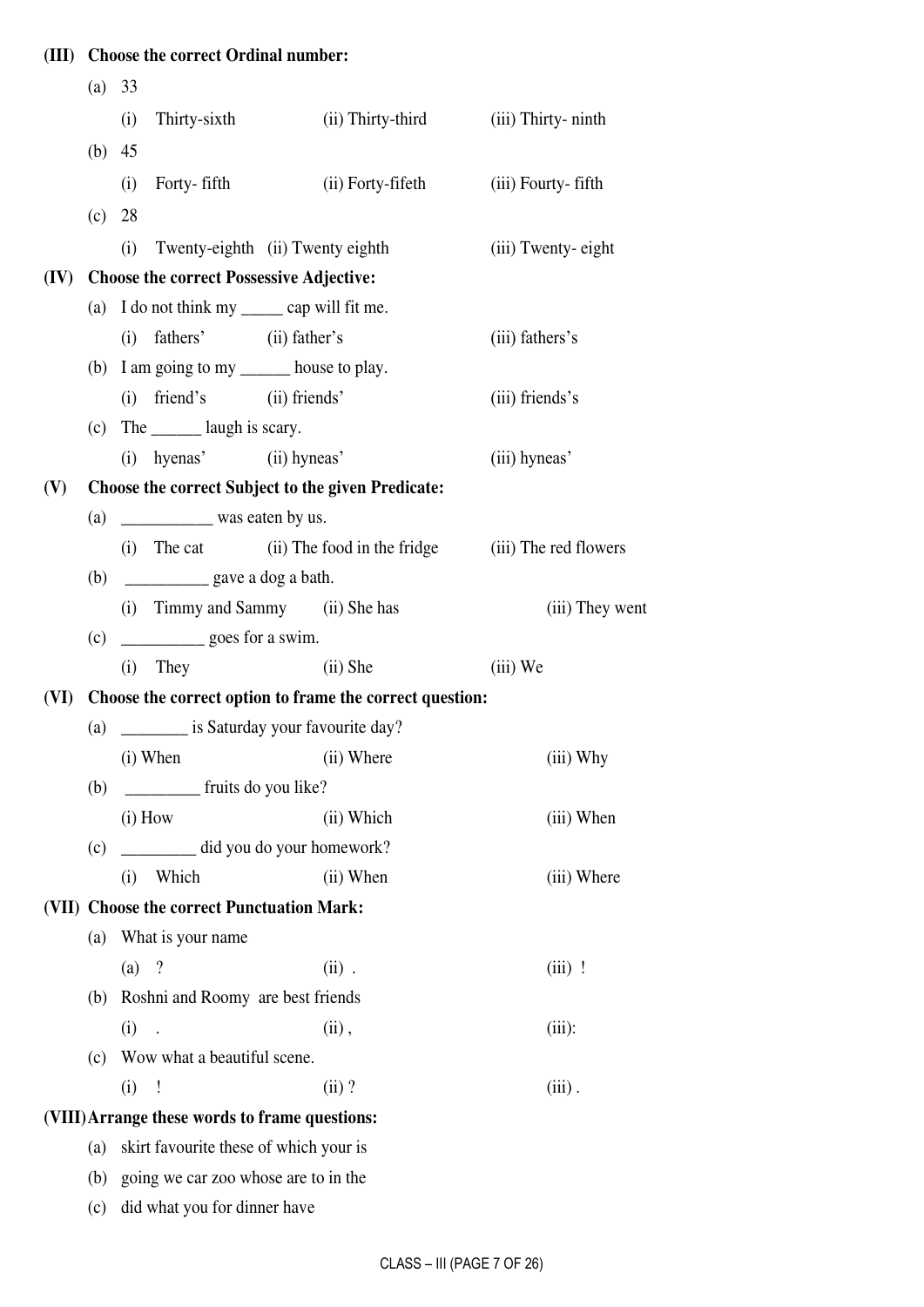#### **SECTION- C (LITERATURE)**

#### **Q.7 Answer these questions with reference to the context:**

#### **He was put in a pie by Mrs. McGregor. Now run along, and don't get into mischief.**

- (a) Who said these lines to whom?
- (b) Who was put into a pie?
- (c) An instruction was given to Peter what was it?
- **'…. That purple must be like a thunderstorm;**

#### **And yellow is like something soft and warm; …..'**

- (a) Who is the speaker?
- (b) Why do you think the speaker compares purple to a thunderstorm?
- (c) What do you think the speaker is comparing yellow to, when he says it is something soft and warm?

#### **Q.8 Write the meanings of the following words:**

- (a) Parsley (d) Wriggled out (g) Pleasant
- (b) Rustle (e) Wheel (h) Barged into
- (c) Streak (f) Flicked

#### **Q.9 Answer the following questions:**

- (a) Do you think Peter was wrong in not listening to his mother? Give reasons.
- (b) The boy cannot see the colours, but he experiences them through his other senses. Name these senses.
- (c) Kappi was attracted to the food brought by Dip Dip. What was it?
- (d) How do you think Meemo lost Kaapi?
- (e) List the places where Dip Dip looked for Kaapi.
- (f) How do you think Peter must have felt when he finally saw the gate?
- (h) Do you think it was brave of Dip Dip to try and help Kaapi?
- (i) What do the colours suggest to you?
- (j) What does the colour red suggest to you?

#### **Q.10 Answer the following questions: (ALICE IN WONDERLAND)**

- (a) What did the jar label?
- (b) Name the writer of ALICE IN WONDERLAND.
- (c) Which pool was Alice caught in?
- (d) The party held at the bank was queer. Explain.
- (e) Describe the appearance of the Caterpillar.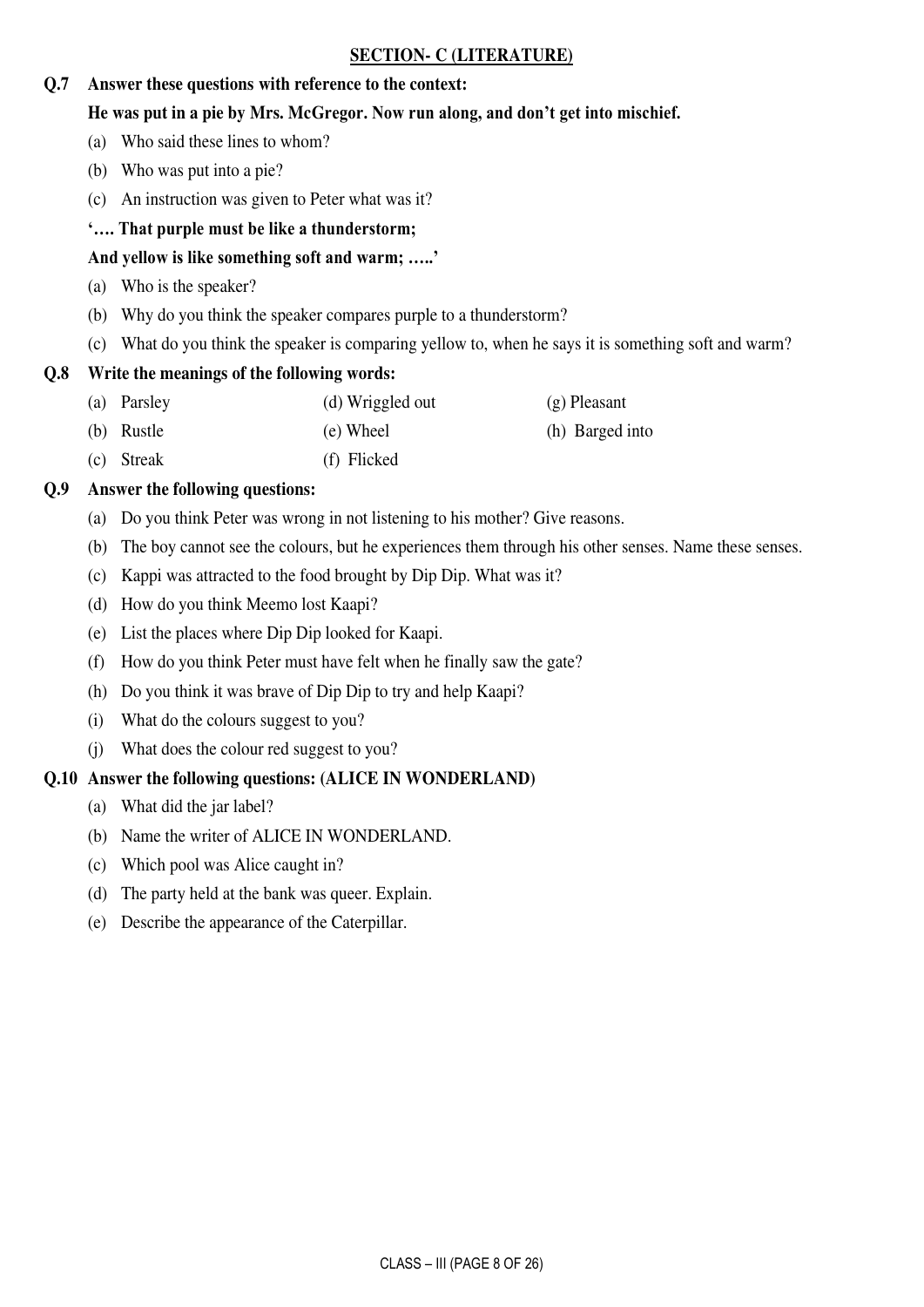#### **SYLLABUS FOR PERIODIC TEST-1**

- FOREVER WITH हिंदी पाठ्यपुस्तक: पाठ 1 से 4
- मधूर हिंदी व्याकरण: पाठ 1 से 5
- लेखन-कौशल: चित्र वर्णन, अनुच्छेद लेखन, वर्ग पहेली
- पठन कौशल : विचारात्मक गदयांश, अपठित गदयांश, विज्ञान संबंधी गदयांश, अपठित काव्यांश

### खंड–क (पठन कौशल)

#### प्र०1 निम्नलिखित गदयांश को पढ़कर दिए गए प्रश्नों के उत्तर लिखिए:-

एक गाँव में दो जुडवाँ भाई रहते थे। एक दिन वे सुबह—सुबह घुमने निकले। थोडी देर में जब धुप निकल आई, तो उन्हें कुछ गरमी लगने लगी। आम के एक वृक्ष की छाया में बैठकर वे दोनों आराम करने लगे। तभी पेड़ से एक पका आम गिरा। दोनों भाइयों ने उसे देखा, फिर एक भाई ने एक पत्थर ऊपर की ओर उछाला, तो एक आम और गिरा। दोनों भाइयों ने एक–एक आम खा लिया। पहले तो पेड़ ने हमें छाया दी और अब फल देकर हमारी भूख भी मिटा दी। दूसरे भाई ने पहले भाई की हाँ मिलाते हुए कहा कि पेड़ हमें परोपकार करना सिखाते है। कोई हमारे साथ बूरा भी करे, तो भी हमें अच्छा ही करना चाहिए।

#### प्रश्न-उत्तर:-

- (क) जब धूप निकली, तो वे किस पेड़ के नीचे बैठे?
	- (i) अमरूद (ii) आम के (iii) सेब के
- (ख) दोनों भाइयों ने क्या उछाला?
	- (i) आम (ii) फल (iii) पत्थर
- (ग) वृक्ष का क्या अर्थ है?
	- (i) पौधा (ii) पत्तियाँ (iii) पेड
- (घ) पेड हमारे क्या काम आते है?
- (ङ) 'परोपकार' का इस गद्यांश के आधार पर क्या अर्थ है?

#### प्र०2 निम्नलिखित गद्यांश को पढ़कर दिए गए प्रश्नों के उत्तर लिखिए:–

भारत में सभी ऋतुओं का अपना विशेष महत्त्व है, लेकिन इनमें वर्षा ऋतु को जीवनदायिनी ऋतु माना जाता है। वर्षा ऋतु के पहले ग्रीष्म ऋतु में धरती बहुत तप जाती है। ग्रीष्म में उजड़ी-सी दिखाई देने वाली प्रकृति और इसके प्राणी पानी की कमी से व्याकुल हो जाते हैं। समुद्र खौल उठता है। समुद्र के पानी से बने भाप आकाश में घिरने लगते हैं।

यही भाप बादल कहलाते हैं और पानी बरसाते है। बरसात शुरू होते ही जन-जन में खुशी की लहर दौड़ जाती है। चारों ओर मस्ती छा जाती है। चारों तरफ़ वातावरण सुहावना एवं मनमोहक हो जाता है। पेड़– पौधे नए–नए पत्तों से ढक जाते हैं। चारों ओर नया जीवन दिखाई देने लगता है। खेत-खलिहान से लेकर जंगल तक सभी नए जोश से भर उठते हैं। वर्षा ऋतु यदि एक ओर हमें जल, भोजन एवं शीतलता प्रदान करती है तो दूसरी तरफ यह गंभीर बीमारियाँ, गंदगी आदि भी देती है।

#### प्रश्न उत्तर: $-$

- (क) प्रकृति उजड़ी सी कब दिखाई देती है?
- (iii) वसंत ऋत में (i) वर्षा ऋतु में (ii) ग्रीष्म ऋतु में (ख) किस ऋतु को जीवनदायिनी ऋतु माना जाता है?  $(i)$  वसंत  $(ii)$  वर्षा  $(iii)$  ग्रीष्म (ग) वर्षा ऋतु हमें क्या देती हैं?
- (i) गंदगी, बीमारियाँ (ii) भोजन, शीतलता (iii) (i) और (ii) दोनों
- (घ) 'धरती' शब्द को वाक्य में प्रयोग करके लिखिए।
- (ङ) प्रस्तुत गदयांश से दो संज्ञा शब्द छाँटकर लिखिए:–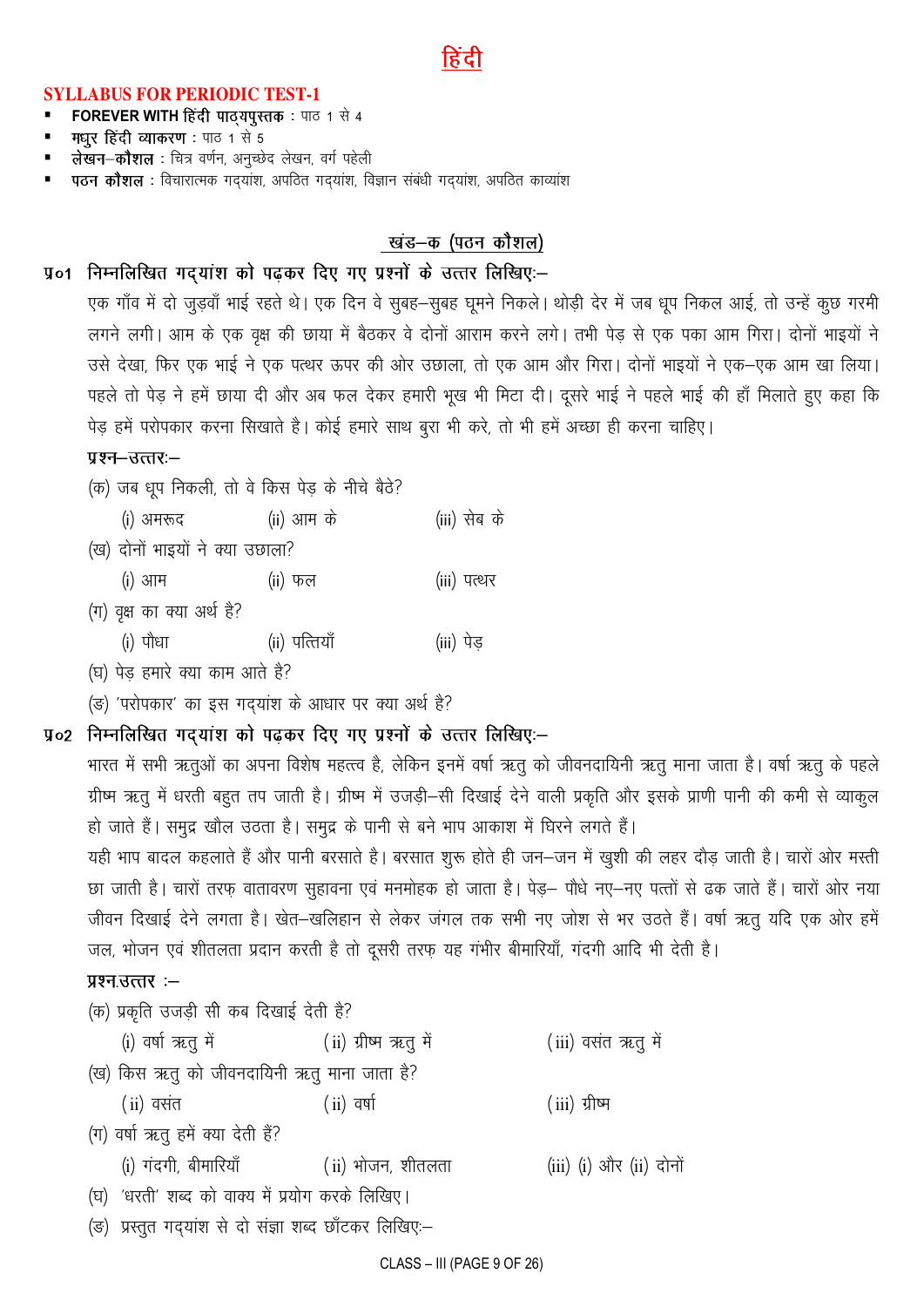```
प्र०3 निम्नलिखित काव्यांश को पढकर दिए गए प्रश्नों के उत्तर लिखिए:–
      अभी-अभी भी धूप, बरसने लगा कहाँ से यह पानी,
      किसने फोड़े घड़े बादल के, की है इतनी शैतानी।
      सूरज ने क्यों बंद कर लिया अपने घर का दरवाज़ा,
      उसकी माँ ने भी क्या उसको, बुला लिया कहकर आजा।
      जोर- जोर से गरज रहे हैं, बादल हैं किसके काका,
      किसको डाँट रहे हैं, किसने कहना नहीं सुना माँ का।
      प्रश्न-उत्तर :-
      (क) अभी-अभी थी धुप फिर अचानक क्या हो गया?
           (i) अचानक पानी बरसने लगा
                                                (ii) अचानक धुप बरसने लगा
                                                                                (iii) अचानक अँधेरा छा गया
      (ख) किसकी माँ ने बुला लिया?
           (i) बादल की माँ ने
                                                                                (iii) बारिश की माँ ने
                                                (i) सूरज की माँ ने
      (ग) बादलों का जोर-जोर से गरजना क्या है?
           (i) लडना
                                                (ii) डाँटना
                                                                                (iii) बोलना
      (घ) कौन डाँट रहा है?
      (ङ) दो समान तुक वाले शब्द गद्यांश से छाँटकर लिखिए।
प्र०४ निम्नलिखित काव्यांश को पढकर दिए गए प्रश्नों के उत्तर लिखिए:–
      परब से पश्चिम तक फैली, जिसकी पर्वतमाला है।
      यही हिमालय सारी उत्तर सीमा का रखवाला है।।
                हिम का मुकूट शीश पर धरती, आसमान से बातें करता।
                सुरज की स्वर्णिम किरणों में, इसका जगमग रूप निखरता।।
      कल-कल बहते निर्झर जल में, इसने अमृत डाला है।
      गंगा यमुना ब्रहमपुत्र का, यह मान बढ़ाने वाला है।।
      (क) भारत की उत्तर सीमा का रक्षा करने वाला कौन है?
           (i) विन्ध्य पर्वत
                                        (i) हिमालय
                                                                (iii) पर्वतमाला
      (ख) हिमालय अपने शीश पर क्या धारण करता है?
           (i) सोने का मुकूट
                                        (ii) चाँदी का मुकूट
                                                                (iii) हिम का मुकूट
      (ग) 'आसमान से बातें करना' किस विशेषता से संबधित है?
           (i) ईमानदारी
                                        (ii) ऊँचाई
                                                                (iii) सादगी से
      (घ) गद्याश में आए पहाड़ों और नदियों के नाम लिखों:-
      (ङ) गदयाश में आए दिशाओं के नाम लिखों:-
```
#### भाग–ख (लेखन कौशल)

प्र०5 'मेरा प्रिय त्योहार' विषय पर दिए गए संकेत बिंदओं के आधार पर 5-6 वाक्यों में अनुच्छेद लेखन करें। दीपावली – कार्तिक मास– राम, सीमा और लक्ष्मण वनवास से लौटे– घर और दुकाने सजाते– संकेत बिंद्— उपहार, मिठाइयाँ बाँटते– बुराई पर अच्छाई की जीत–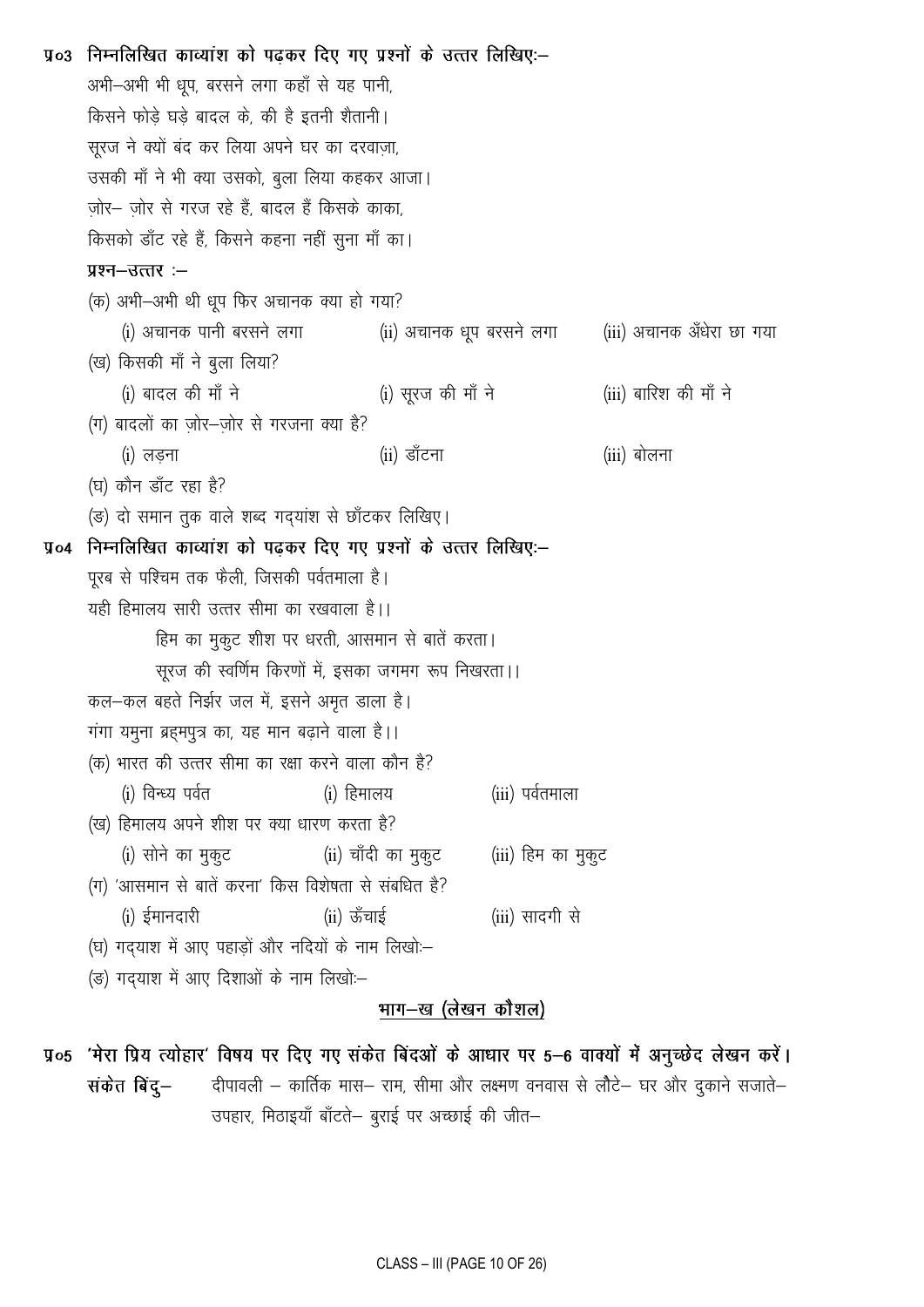प्र०६ दिए गए चित्र को देखकर 5–6 वाक्यों में चित्र वर्णन करें।

|               | भाग—ग (व्याकरण)                                                                   |
|---------------|-----------------------------------------------------------------------------------|
| $\sqrt{q}$ o7 | नीचे दिए गए उदाहरणों को भाषा के सही रूप से मिलाओ:-                                |
|               | (क) पानी माँगना<br>मौखिक रूप                                                      |
|               | (ख) प्रश्न उतारना                                                                 |
|               | (ग) गीत गाना<br>लिखित रूप                                                         |
|               | (घ) पत्र पढ़ना                                                                    |
| $y_{08}$      | निम्नलिखित शब्दों के वर्णो को अलग-अलग लिखिए:–                                     |
|               | (क) तितली        (ख) सूरज       (ग) किताब       (घ) बगीचा                         |
| $y_{09}$      | इन शब्दों में सही अनुस्वार/अनुनासिक लगाइएः–                                       |
|               | (क) पख            (ख) ऊचा        (ग) घटी         (घ) चदन        (ङ) आख<br>(च) बदर |
|               | प्र०10 निम्नलिखित वाक्यों में शब्दों को सही क्रम में लगाकर उचित वाक्य बनाइए:-     |
|               | (क) है घास में बगीचे हरी।<br>(ग) पर रखे, सेब हैं मेज़।                            |
|               | (ख) पानी तैरता बतख है में।<br>(घ) खेलते मैदान है बच्चे में।                       |
|               | प्र०11 निम्नलिखित वाक्यों से संज्ञा शब्द छाँटकर लिखिए:-                           |
|               | (क) मैं ताजमहल देखने जाऊँगा।                (ग) यह मेरे चाचा जी का घर है।         |
|               | (ख) आम की मिठास सबको पसंद है।         (घ) मोहित अच्छा लड़का है।                   |
|               | प्र०12 निम्नलिखित रेखांकित शब्दों के लिगं बदलकर वाक्य दोबारा लिखिए:—              |
|               | (क) बैल पूँछ हिला रही है।<br>(ग) लेखक पुस्तक लिखता है।                            |
|               | (घ) डॉक्टर ने मुझे दवाई दी।<br>(ख) सिंहनी दहाती है।                               |
|               | प्र०13 सही शब्द लिखकर खाली स्थान पूरे कीजिए:–                                     |
|               | (क) वर्णों के अवस्थित समूह को  कहते हैं।                                          |
|               |                                                                                   |
|               | (ग) गुच्छा, चप्पल शब्द  व्यंजन के उदाहरण हैं।                                     |
|               | (घ) किसी व्यक्ति, वस्तु, स्थान अथवा भाव के नाम को  कहते हैं।                      |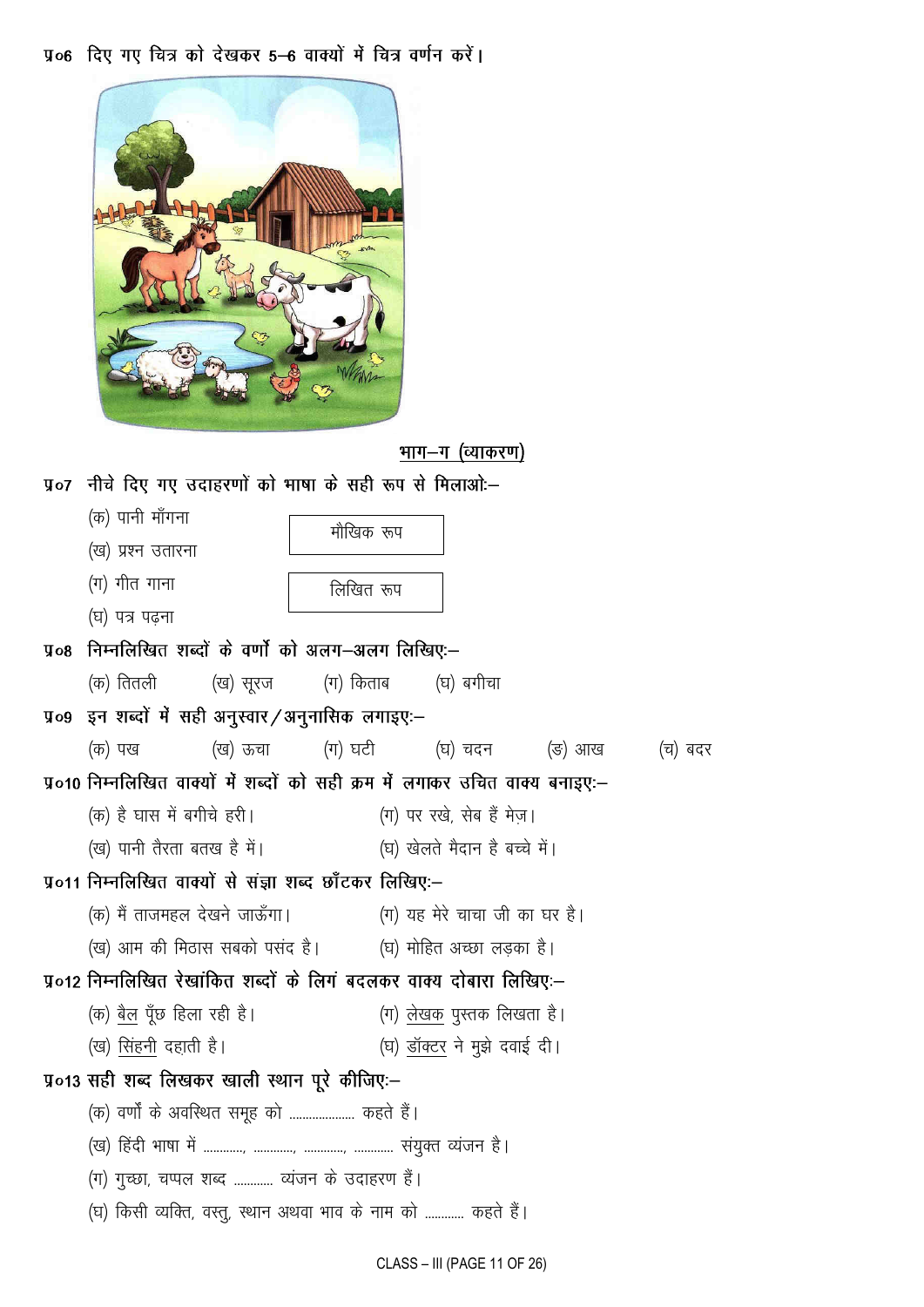प्र०14 निम्नलिखित प्रश्नों के उत्तर लिखिए:-

- (क) चिडिया कैसे चलती फिरती है?
- (ख) सब कुछ देने के बदले कुदरत हमसे क्या लेती है?
- (ग) अध्यापिका जी ने जादू दिखाते समय कौन-सा वाक्य बोला?
- (घ) चिंकू के पापा गुड़िया और हवाई जहाज़ कहाँ से लाए थे?
- (ङ) निम्नलिखित वाक्य किसने कहा लिखिए:-
	- (i) देखो कैसे कलाबाज़िया दिखाता है।
	- (ii) अपना भारत किसी से पीछे नहीं है।
- प्र०१५ निम्नलिखित शब्दों के अर्थ लिखिकर वाक्य में प्रयोग करें:--
	- (क) तारीफ़
	- (ख) दुश्मन
	- (ग) वितरित करना
	- (घ) दुलार
	- (ङ) तरू

### प्र०16 उचित शब्द चुनकर वाक्य पूरा करें:-

| (क) हम कुदरत के क्या हैं?                            |                                          |                             |  |  |  |  |  |  |  |
|------------------------------------------------------|------------------------------------------|-----------------------------|--|--|--|--|--|--|--|
| (i) बच्चे <u>पार</u>                                 | (ii) अंश                                 | (ii) जीव                    |  |  |  |  |  |  |  |
| (ख) हम किसकी तरह कुदरत के वंशज हैं?                  |                                          |                             |  |  |  |  |  |  |  |
| (i) सूरज, चाद           (ii) सितारे                  |                                          | $(i)$ $(i)$ और $(ii)$ दोनों |  |  |  |  |  |  |  |
| (ग) कौन अध्यापिका का सामना नहीं कर पर रहा था?        |                                          |                             |  |  |  |  |  |  |  |
| (i) पार्थ<br>(ii) अमन                                |                                          | (i) रिया                    |  |  |  |  |  |  |  |
| (घ) मीनू की गुडिया  रंग की थी।                       |                                          |                             |  |  |  |  |  |  |  |
| (i) लाले (ii) नीली                                   |                                          | (iii) हरी                   |  |  |  |  |  |  |  |
| (घ) चींकू का हवाई जहाज़ एक मिनट में  चक्कर काटता था। |                                          |                             |  |  |  |  |  |  |  |
| (i) पॉच                                              | $(ii)$ नौ                                | $(ii)$ दस                   |  |  |  |  |  |  |  |
| (च) 'शेखी बघारना' मुहावरे का अर्थ हैं:-              |                                          |                             |  |  |  |  |  |  |  |
|                                                      | (i) झूठी शान दिखाना  (ii) बुरी तरह हराना | (ii) बहुत खुश होना          |  |  |  |  |  |  |  |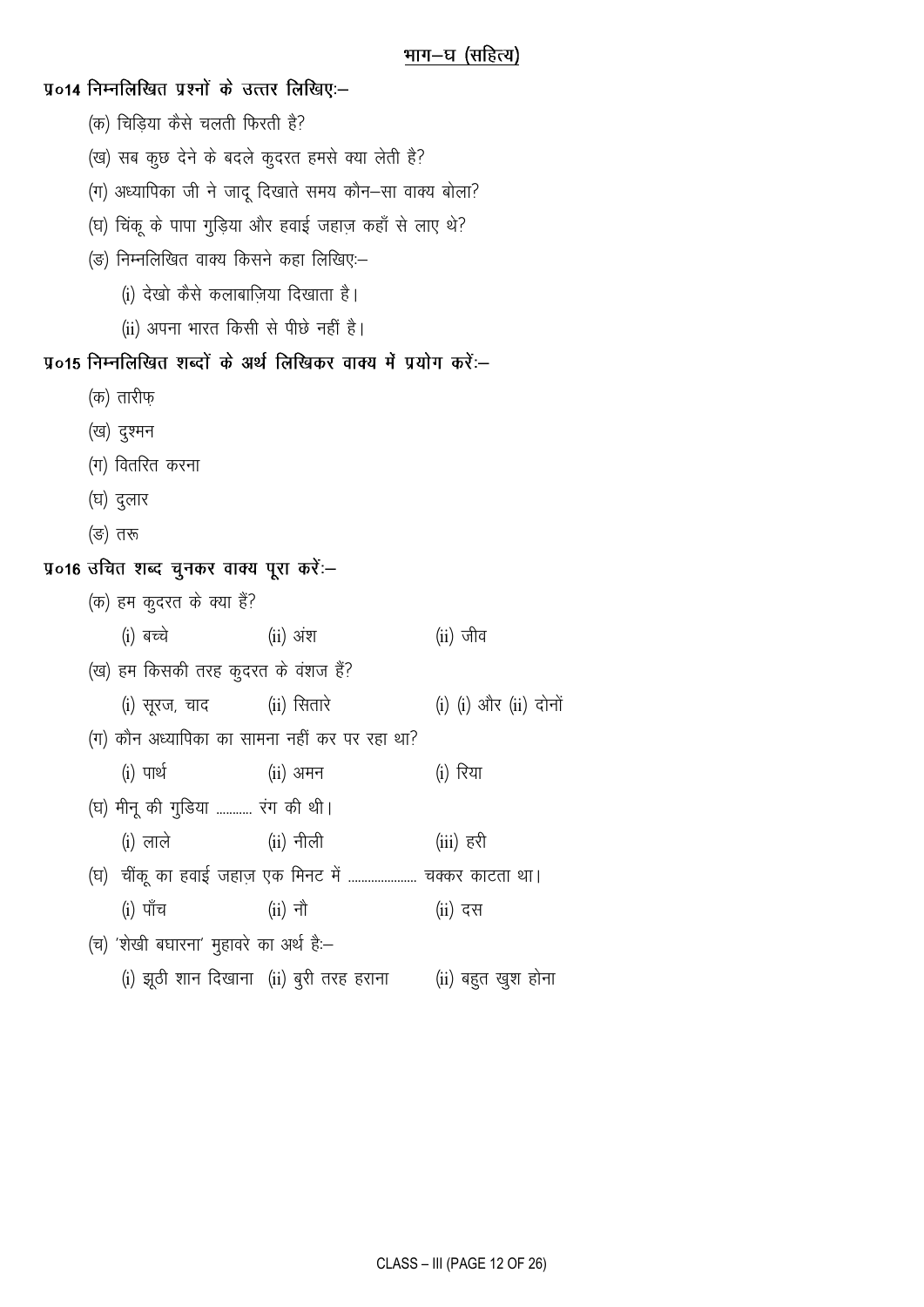### **MATHEMATICS**

#### **SYLLABUS FOR PERIODIC TEST-1**

- CH-1: LARGE NUMBERS
- CH-2: ADDITION
- CH-3: SUBTRACTION

#### *General Instructions:*

- *The Question Bank consists 18 questions.*
- *All the work has to be done in the Mathematics Notebook.*
- *Make sure you revise all the syllabus of PT-1 before attempting the Question Bank.*

#### **Q.1 Answer the following questions:**

- (a) What is the numeral for six thousand six?
- (b) The Hindu Arabic numerals for XXX **\_\_\_\_\_\_\_\_\_\_\_\_.**
- (c) 500 + 800 = **\_\_\_\_\_\_\_\_\_\_\_.**
- (d) If we subtract 1 from the smallest 3- digit number we get  $\frac{1}{\sqrt{1-\frac{1}{\sqrt{1-\frac{1}{\sqrt{1-\frac{1}{\sqrt{1-\frac{1}{\sqrt{1-\frac{1}{\sqrt{1-\frac{1}{\sqrt{1-\frac{1}{\sqrt{1-\frac{1}{\sqrt{1-\frac{1}{\sqrt{1-\frac{1}{\sqrt{1-\frac{1}{\sqrt{1-\frac{1}{\sqrt{1-\frac{1}{\sqrt{1-\frac{1}{\sqrt{1-\frac{1}{\sqrt{1-\frac{1}{\sqrt{1-\frac{1}{$
- (e) What is the smallest and the greatest 4 -digit numbers using the digits 2,7, 5, 3?
- (f) Subtracting 1 from a number gives the  $\qquad \qquad$
- (g)  $5000 3000 =$
- (h) How many tens makes 90?
- (i)  $3452$  is an  $(even / odd)$  number.
- (i) The expanded form of  $5678 =$
- **Q.2 Write True or False for the following. Rewrite the statements which are 'False' making them 'True'.**
	- (a) The smallest even number is 4.
	- (b) The short form of  $400 + 30 + 4 = 444$
	- (c) The Hindu-Arabic numerals for XL is 50.
	- (d) The successor of the greatest 3-digit number is 1000.
	- (e) 568, 2345, 8765, 9989 is an ascending order.
	- (f) The place value 6 in 3675 is 6000.
	- (g) 3287 200 = 3087.
	- (h) The predecessor of  $1000$  is  $\qquad \qquad$ .
	- (i) 175 is rounding off nearest 10 is 200.

### **Q.3 Multiple Choice Questions:**

- (a) A number that comes just before a given number is called its \_\_\_\_\_\_\_\_\_\_\_\_\_.
	- (i) Successor
	- (ii) Predecessor
	- (iii) Expanded form
- (b) What is the largest 4- digit number using the digits 5,9,7,8?
	- (i) 5789 (ii) 8975 (iii) 9875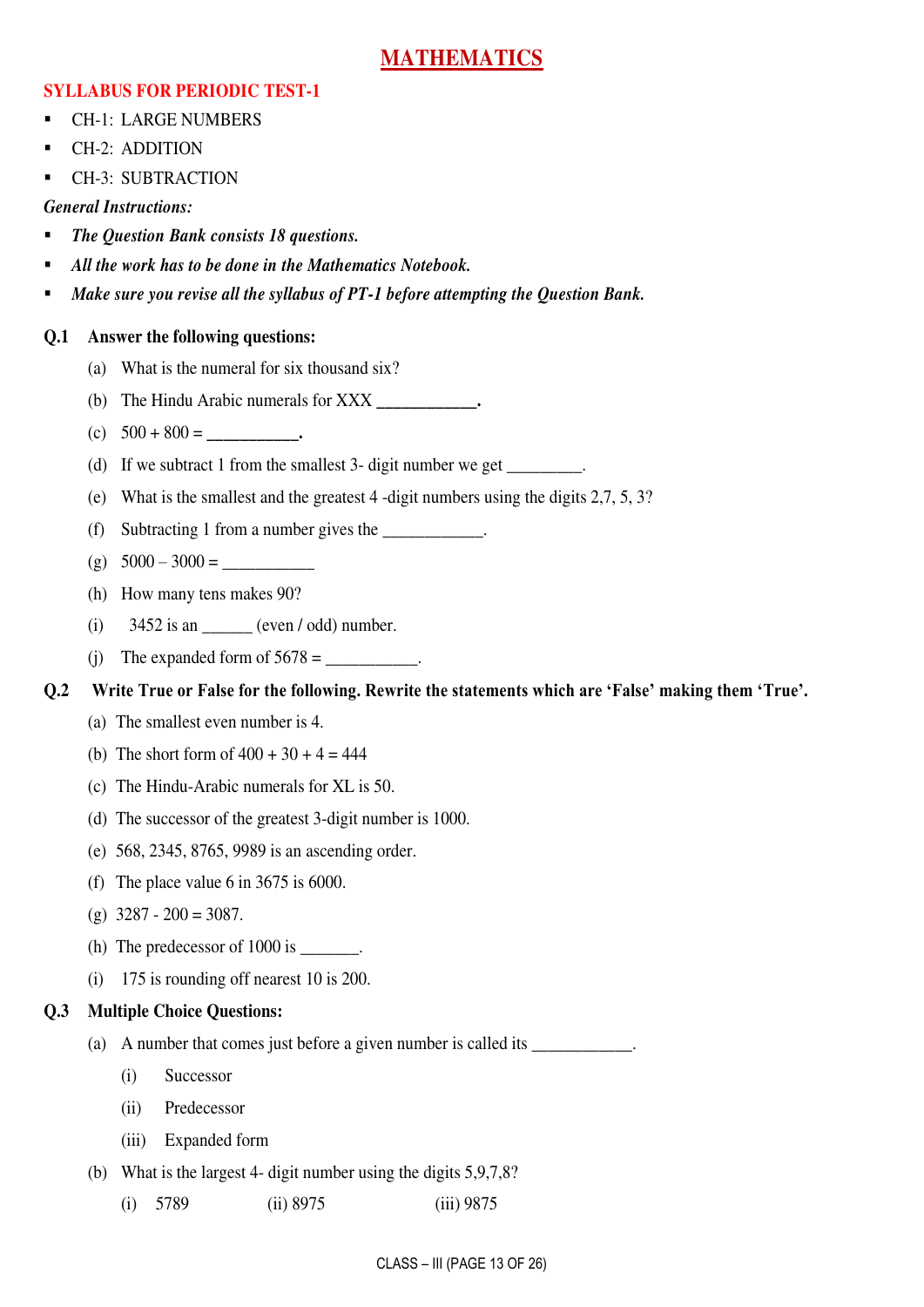|     | (c)                                                                                                            | There are 50 ducks in the pond. After one hour 18 ducks went to their home. How many are still left in the water? |                                                           |                                                                        |                                                                                                      |  |  |  |  |  |
|-----|----------------------------------------------------------------------------------------------------------------|-------------------------------------------------------------------------------------------------------------------|-----------------------------------------------------------|------------------------------------------------------------------------|------------------------------------------------------------------------------------------------------|--|--|--|--|--|
|     |                                                                                                                | 40<br>(i)                                                                                                         | $(ii)$ 48                                                 | $(iii)$ 32                                                             |                                                                                                      |  |  |  |  |  |
|     | (d)                                                                                                            |                                                                                                                   | 1000 less than the smallest four-digit number is _______. |                                                                        |                                                                                                      |  |  |  |  |  |
|     |                                                                                                                | 1000<br>(i)                                                                                                       | $(ii)$ 100                                                | (iii) zero                                                             |                                                                                                      |  |  |  |  |  |
|     | (e)                                                                                                            |                                                                                                                   | 1351 is rounding off to the nearest 10 is ________.       |                                                                        |                                                                                                      |  |  |  |  |  |
|     |                                                                                                                | 1360<br>(i)                                                                                                       | (ii) 1370                                                 | $(iii)$ 1350                                                           |                                                                                                      |  |  |  |  |  |
|     | (f)                                                                                                            |                                                                                                                   |                                                           | Ravi scored 4,652 and Raman scored 4,561 in a game. Who scored higher? |                                                                                                      |  |  |  |  |  |
|     |                                                                                                                | (i) Ravi                                                                                                          | (ii) Raman                                                | (iii) none of these                                                    |                                                                                                      |  |  |  |  |  |
|     | (g)                                                                                                            |                                                                                                                   |                                                           |                                                                        | Paras wants to form the smallest 4-digit number by using the digits 2, 1, 8, 0. Help him to form the |  |  |  |  |  |
|     |                                                                                                                | number.                                                                                                           |                                                           |                                                                        |                                                                                                      |  |  |  |  |  |
|     |                                                                                                                | 2018<br>(i)                                                                                                       | (ii) 1028                                                 | $(iii)$ 8210                                                           |                                                                                                      |  |  |  |  |  |
| Q.4 |                                                                                                                | Do as directed:                                                                                                   |                                                           |                                                                        |                                                                                                      |  |  |  |  |  |
|     |                                                                                                                |                                                                                                                   |                                                           | (a) $4,942 + 9,370$ (b) $9,834 - 595$ (c) $7604 - 6872 + 112$          | (d) $9,900 + 3,214 - 999$                                                                            |  |  |  |  |  |
| Q.5 |                                                                                                                | Match the following.                                                                                              |                                                           |                                                                        |                                                                                                      |  |  |  |  |  |
|     | Column A                                                                                                       |                                                                                                                   | Column B                                                  |                                                                        |                                                                                                      |  |  |  |  |  |
|     | Hindu-Arabic                                                                                                   |                                                                                                                   |                                                           | <b>Roman Numerals</b>                                                  |                                                                                                      |  |  |  |  |  |
|     | 100<br>(i)                                                                                                     |                                                                                                                   | $(a)$ CXXII                                               |                                                                        |                                                                                                      |  |  |  |  |  |
|     | (ii) 75                                                                                                        |                                                                                                                   | $(b)$ C                                                   |                                                                        |                                                                                                      |  |  |  |  |  |
|     |                                                                                                                | $(iii)$ 122                                                                                                       | $(c)$ LXXV                                                |                                                                        |                                                                                                      |  |  |  |  |  |
|     | $(iv)$ 45                                                                                                      |                                                                                                                   | $(d)$ XLV                                                 |                                                                        |                                                                                                      |  |  |  |  |  |
| Q.6 | Round off the given numbers to the nearest 10:                                                                 |                                                                                                                   |                                                           |                                                                        |                                                                                                      |  |  |  |  |  |
|     |                                                                                                                |                                                                                                                   | (a) $8,645$ (b) $1,999$ (c)                               | (c) 6,428                                                              |                                                                                                      |  |  |  |  |  |
| Q.7 | Urvi bought an old computer and a printer for ₹5,499. If the cost of the computer was 3,789. What was the cost |                                                                                                                   |                                                           |                                                                        |                                                                                                      |  |  |  |  |  |
|     |                                                                                                                | of the printer?                                                                                                   |                                                           |                                                                        |                                                                                                      |  |  |  |  |  |
| Q.8 |                                                                                                                |                                                                                                                   | Fill in the blanks using Roman numerals:                  |                                                                        |                                                                                                      |  |  |  |  |  |
|     | (a) There are ______________ letters in English alphabets.                                                     |                                                                                                                   |                                                           |                                                                        |                                                                                                      |  |  |  |  |  |
|     | (b) There are ______________ days in week.                                                                     |                                                                                                                   |                                                           |                                                                        |                                                                                                      |  |  |  |  |  |
|     |                                                                                                                |                                                                                                                   |                                                           |                                                                        |                                                                                                      |  |  |  |  |  |
| Q.9 | Write the following numbers in ascending and descending orders:                                                |                                                                                                                   |                                                           |                                                                        |                                                                                                      |  |  |  |  |  |
|     |                                                                                                                | (a) 7568, 2345, 8765, 9989                                                                                        |                                                           |                                                                        |                                                                                                      |  |  |  |  |  |
|     |                                                                                                                | (b) 6754, 5467, 1345, 2345                                                                                        |                                                           |                                                                        |                                                                                                      |  |  |  |  |  |
|     |                                                                                                                |                                                                                                                   | Q.10 Estimate the following to the nearest 10:            |                                                                        |                                                                                                      |  |  |  |  |  |
|     |                                                                                                                |                                                                                                                   |                                                           |                                                                        |                                                                                                      |  |  |  |  |  |
|     |                                                                                                                | (b) $345 + 671 =$                                                                                                 |                                                           |                                                                        |                                                                                                      |  |  |  |  |  |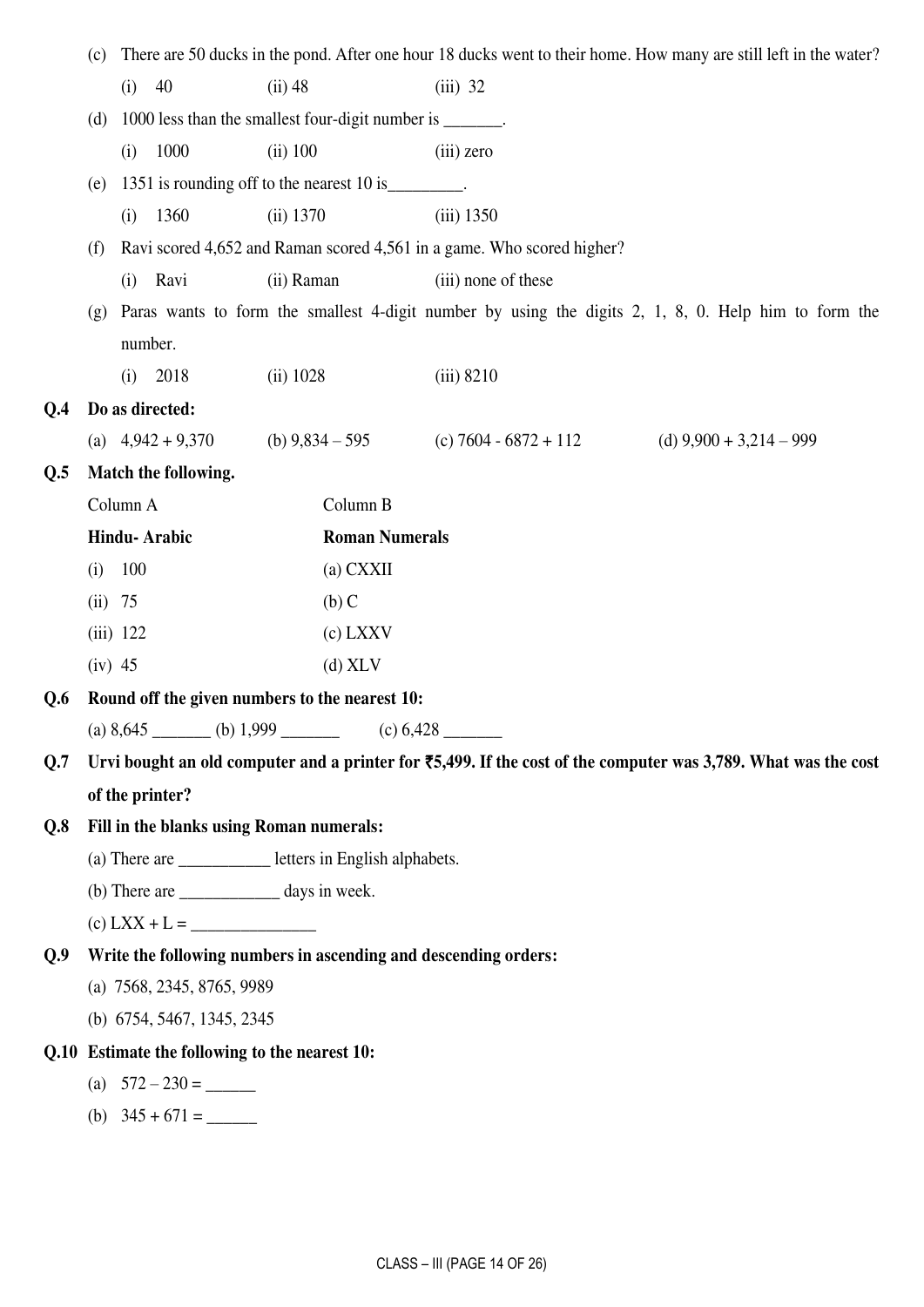#### **Q.11 Sunidhi has collected 4,536 marbles in all. Now, answer the following questions:**

- (a) She wonders whether this is an even number or an odd number. Can you identify what type of number it is? (odd /even)
- (b) Write the given number in the expanded form.
- (c) Also, write the number in words.

#### **Q.12 Dodging Tables:**

- (a)  $11 \times 5 =$  (e)  $9 \times$  = 63
- (b)  $10 \times \_ = 40$  (f)  $\_ \times 8 = 108$
- (c) 13 6 = \_\_\_\_\_\_\_ (g) 14 5 = \_\_\_\_\_\_\_\_
- (d)  $8 \times 7 =$
- Q.13 In a train, there were 1,246 men, 1,023 women, and 305 children. How many people were there in the train?
- Q.14 Radhika made a garland of yellow and red flowers. There were 1,465 flowers in all, of which 1,250 were yellow flowers. How many red flowers were there?
- Q.15 Write the sum of the place value and the face value of underlined digit in the given number 4527.
- Q.16 Gopi is suffering from high fever. When the doctor checks him, he finds that Gopi's heart beat is 110 per minutes. If a normal human heart beat is 72 times a minutes, find out how many more times is Gopi's heart beating every minute.
- Q.17 The number of stamps collected by four friends Aadhik, Piyush, Vaibhav and Parth are 2453, 572, 7432 and 4642 respectively.

Based upon this information, answer the following questions -

- (a) Who collected the maximum number and minimum number of stamps?
- (b) Find the total number of stamps collected altogether.
- (c) Arrange the given numbers in ascending order.
- (d) How much more stamps doesVaibhav have than Aadhik?

#### Q.18 Put  $\langle \cdot, \cdot \rangle$  or = in the given blanks:

- (a)  $90 + 10$   $188 + 12$
- (b) XIX \_\_\_\_\_\_\_\_\_\_ 39
- (c)  $100 10$  \_\_\_\_\_\_\_\_  $100 + 10$
- (d)  $LX$   $KL$

#### $\uparrow$  **MATH BEYOND WORKSHEET- DO PAGES 3 TO 12.**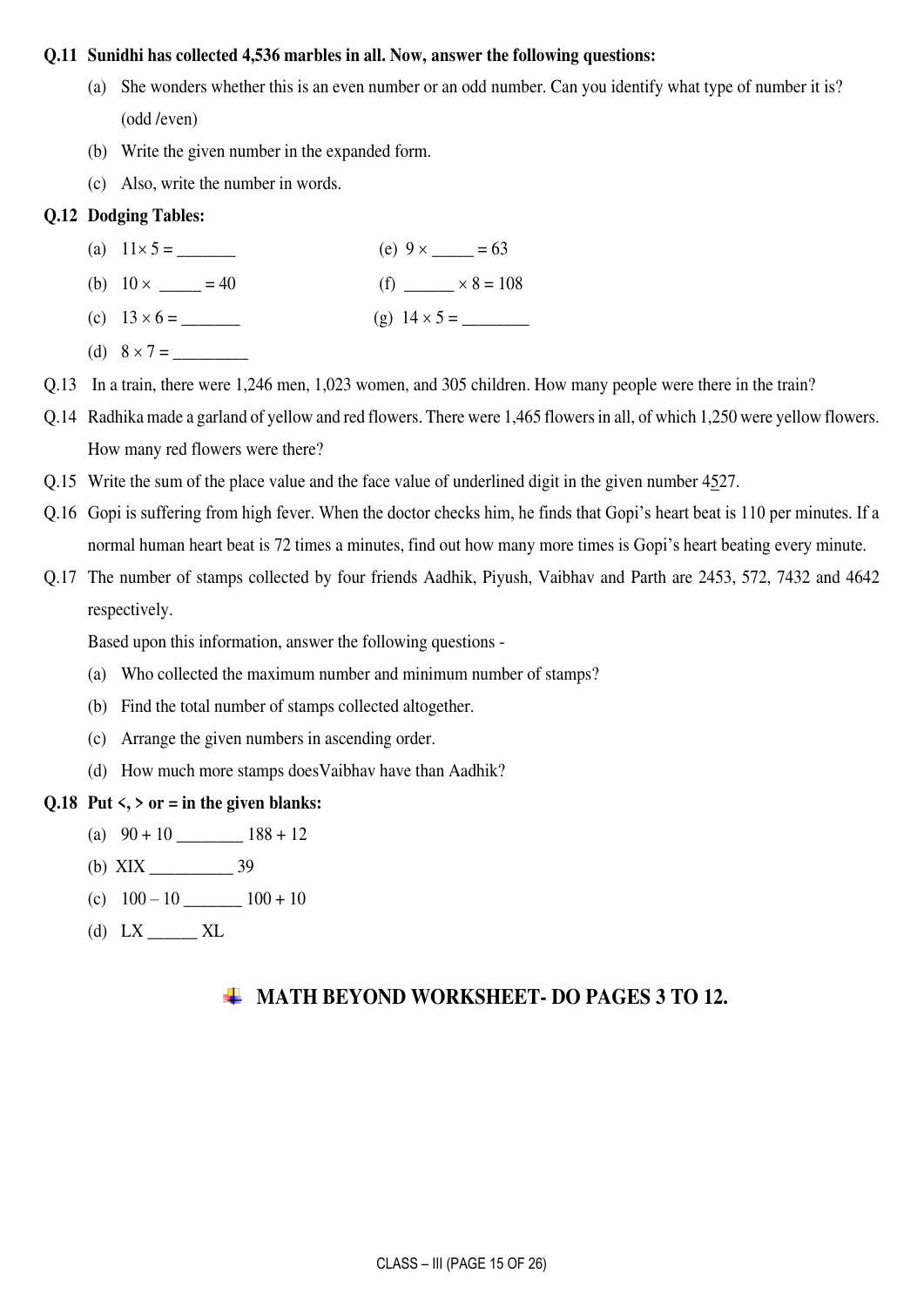#### **SYLLABUS FOR PERIODIC TEST-1**

- **BIOLOGY:** Ch-1: Living and Non-Living Things
- **EVS:** Ch-7 : Housing and Clothing, Ch-13: Our Environment

#### **GENERAL INSTRUCTIONS:**

- *There are Ten questions in the Question Bank.*
- *Do all the work in your Science Notebook.*
- *Make sure you revise all the syllabus of PT-1 before attempting the Question Bank.*
- *A few Model Answers have also been given for your reference.*

#### **Q.1 Fill in the blanks with correct answers:**

- (a) Living things produce young ones of their own kinds and it is called
- (b) Fibres that come from either plants or animals are called \_\_\_\_\_\_\_\_\_\_\_\_\_ fibres.
- (c) \_\_\_\_\_\_\_\_\_\_\_ is the name of 'Touch Me Not' plant.
- (d) Gumboots, umbrella and raincoats keep us dry in \_\_\_\_\_\_\_\_\_\_season.

#### **Q.2 State whether the following statements are True or False:**

- (a) Earth Day is celebrated on  $21<sup>st</sup>$  April every year.
- (b) Lily moves its flower in the direction of the sunlight.
- (c) Garbage bins should be left uncovered.

#### **Q.3 Choose the correct answer:**

| (a) Houses made of mud, stones, sticks, straw and cowdung are called |  |  |  |  |
|----------------------------------------------------------------------|--|--|--|--|
|                                                                      |  |  |  |  |

(i) flats (ii) pucca house (iii) kachcha house (iv) stilt house

(b) Which of the following is a natural fibre?

(i) Cotton (ii) Silk (iii) Wool (iv) both (i) and (ii)

(c) Tiny holes present on the leaves of a plant are called \_\_\_\_\_\_\_\_\_\_\_\_\_. (i) gills (ii) stomata (iii) lungs (iv) air holes

#### **Q.4 Define the following:**

(a) Fibre (b) Natural Things (c) Sense organs (d) Pollution (e) Environment

#### **Q.5 Differentiate between the following by giving examples:**

- (a) Land pollution and noise pollution
- (b) Natural and man-made fibres
- (c) Living and non-living things

#### **Q.6 Explain the following:**

- (a) List any 5 features of a good house.
- (b) Animals living in hilly areas do not wear woollen clothes. Then how do they protect themselves from the biting cold weather?
- (c) How can we control over water pollution?
- (d) Why do we prefer keeping the windows and doors of the house open for some time?
- (e) Why should we keep things in their proper place inside our house?
- (f) Who is responsible for polluting the environment?
- (g) How do plants reproduce?
- (h) What do you think would happen if humans didn't reproduce?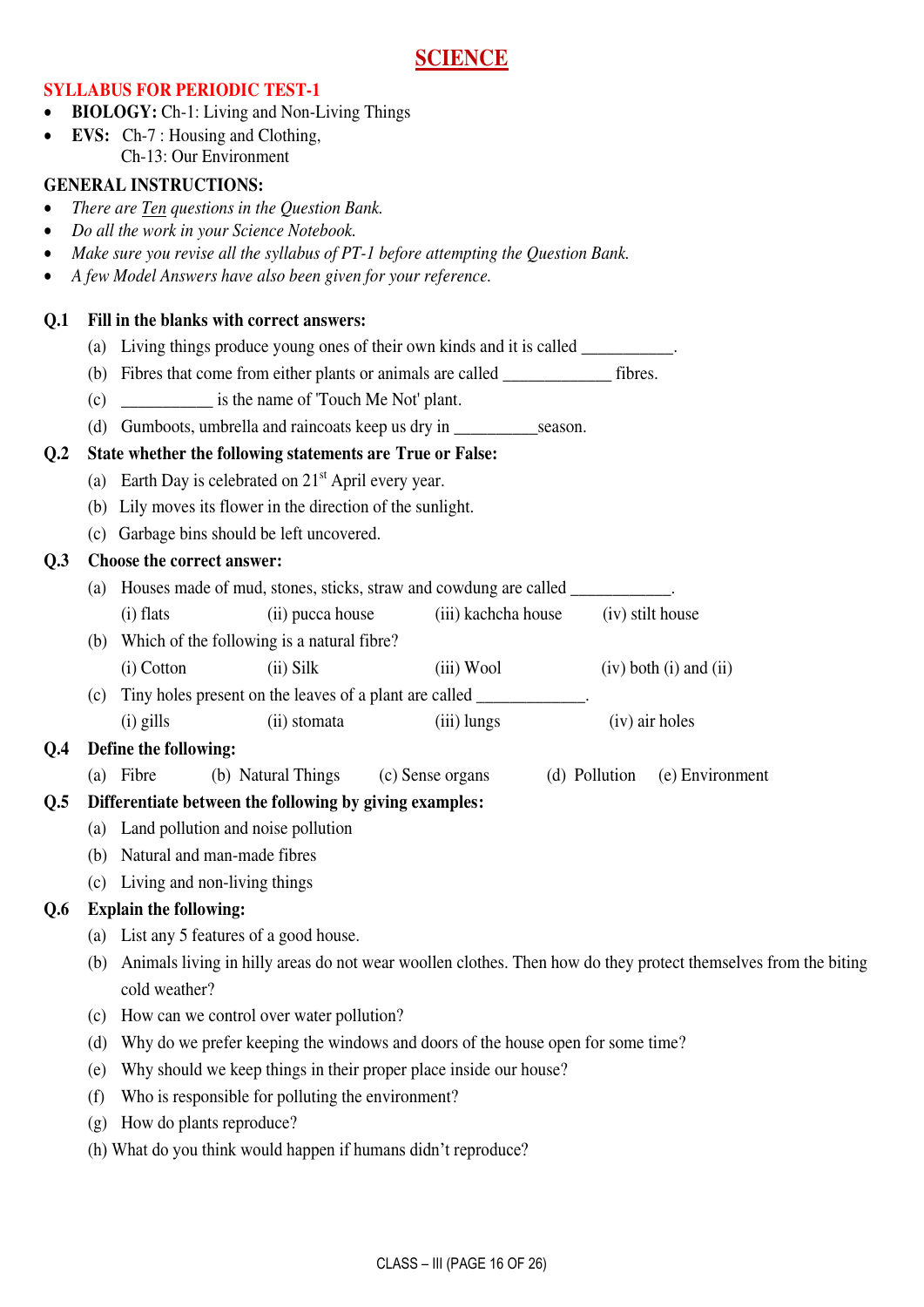(i) Samy loves watching different types of plants. Are plants living things? If yes, living things can move from one place to another but, plants cannot move. So how can we categorize them into living things? Explain.

#### **MODEL ANSWER –**

#### **ANS. (i)**

- (i) Plants grow and develop.
- (ii) Plants breathe in air in order to stay alive.
- (iii) Plants feel or react to the changes around them.
- (iv) Some plants reproduce through leaves, roots and stems.
- **Q.7 A student observes an unknown thing. Over time, the thing moves, grows and reproduces. What does the student now know about it?** 
	- (a) It is dead. (b) It is non-living. (c) It is a living thing. (d) It is a plant.

#### **Q.8 Use this aquarium to answer the next three questions:**



- **Q.9(a) What part of this environment is non-living?** 
	- (a) Fish (b) Plants (c) Water (d) Snail

#### **Q.9(b) What would happen if the aquarium were placed in the dark for a week?**

- (a) Living things would begin to die.
- (b) Non-living things would begin to die.
- (c) The water would dry out or freeze to ice.
- (d) No changes would take place.

#### **Q.9(c) How is this environment different from a real pond?**

- (a) Plants and animals do not interact with each other in a pond.
- (b) Ponds with growing plants do not need a bubbler for air.
- (c) A pond has fewer types of fish and plants.
- (d) The fish need less air to breathe in a pond.

#### **Q.10 Observe the pictures and segregate them according to living and non-living things:**





CLASS – III (PAGE 17 OF 26)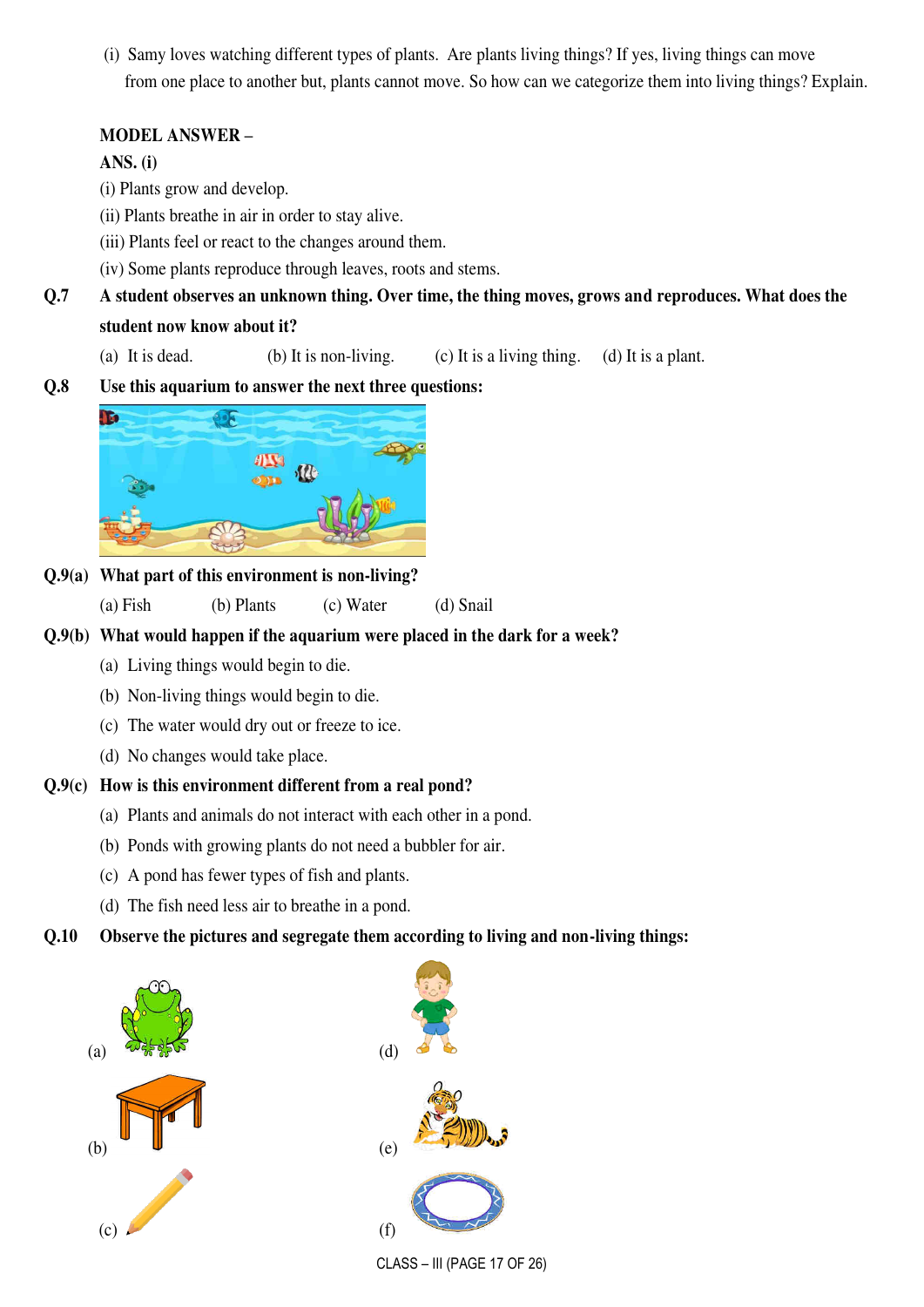## **SOCIAL SCIENCE**

#### **SYLLABUS FOR PERIODIC TEST-1:**

- CH-1: OUR FASCINATING UNIVERSE
- CH-2: OUR EARTH
- CH-3: MAPS AND DIRECTIONS
- CH-4: OUR PRIDE: INDIA (PHYSICAL)
- CH-7: THE FOOD WE EAT

#### **General Instructions:**

- *(i) Question Bank comprises of five Sections – A, B, C, D and E. All questions are compulsory.*
- *(ii) Section A – Objective Type Questions of 1 mark each.*
- (iii) *Section B – Short Answer Type Questions carrying 3 marks each. Answer to each question should not exceed 80 words.*
- *(iv) Section C – Long Answer Type Questions carrying 4 marks each. Answer to each question should not exceed 120 words.*
- *(v) Section D –Long Answer Type Questions carrying 5 marks each. Answer to each question should not exceed 120 words.*
- *(vi) Section E – Question is map based question carrying 5 marks.*
- *(vii) There is no overall choice in the question paper. However, an internal choice has been provided in a few questions. Only one of the choices in such questions has to be attempted.*

#### **SECTION-A**

| Q.1  |                                                                                                                                                                                                                                                                                                                                                                                                                               |             |            |
|------|-------------------------------------------------------------------------------------------------------------------------------------------------------------------------------------------------------------------------------------------------------------------------------------------------------------------------------------------------------------------------------------------------------------------------------|-------------|------------|
| Q.2  | What is the other name of Ursa Major?                                                                                                                                                                                                                                                                                                                                                                                         |             |            |
| Q.3  | The $\frac{1}{\sqrt{1-\frac{1}{\sqrt{1-\frac{1}{\sqrt{1-\frac{1}{\sqrt{1-\frac{1}{\sqrt{1-\frac{1}{\sqrt{1-\frac{1}{\sqrt{1-\frac{1}{\sqrt{1-\frac{1}{\sqrt{1-\frac{1}{\sqrt{1-\frac{1}{\sqrt{1-\frac{1}{\sqrt{1-\frac{1}{\sqrt{1-\frac{1}{\sqrt{1-\frac{1}{\sqrt{1-\frac{1}{\sqrt{1-\frac{1}{\sqrt{1-\frac{1}{\sqrt{1-\frac{1}{\sqrt{1-\frac{1}{\sqrt{1-\frac{1}{\sqrt{1-\frac{1}{\sqrt{1-\frac{1}{\sqrt{1-\frac{1}{\sqrt{1$ |             |            |
| Q.4  | What is the name of our galaxy?                                                                                                                                                                                                                                                                                                                                                                                               |             |            |
| Q.5  | State 'True' or 'False' and rewrite the sentence if false with correction:                                                                                                                                                                                                                                                                                                                                                    |             |            |
|      | The Earth is the second farthest planet from the Sun.                                                                                                                                                                                                                                                                                                                                                                         |             |            |
| Q.6  | Define craters.                                                                                                                                                                                                                                                                                                                                                                                                               |             |            |
|      | OR                                                                                                                                                                                                                                                                                                                                                                                                                            |             |            |
|      | Define planets.                                                                                                                                                                                                                                                                                                                                                                                                               |             |            |
| Q.7  | The energy given by the Sun is called ______________________.                                                                                                                                                                                                                                                                                                                                                                 |             |            |
| Q.8  | is the nearest and smallest planet from the Sun.                                                                                                                                                                                                                                                                                                                                                                              |             |            |
|      | (b) Earth<br>(a) Neptune                                                                                                                                                                                                                                                                                                                                                                                                      | (c) Mercury | (d) Saturn |
| Q.9  | State 'True' or 'False' and rewrite the sentence if false with correction:                                                                                                                                                                                                                                                                                                                                                    |             |            |
|      | The Scorpius is a constellation in the space.                                                                                                                                                                                                                                                                                                                                                                                 |             |            |
|      | Q.10 Which is the largest planet?                                                                                                                                                                                                                                                                                                                                                                                             |             |            |
|      | Q.11 The Little Bear is also known as ________________________.                                                                                                                                                                                                                                                                                                                                                               |             |            |
|      | Q.12 Name the only natural satellite of the earth.                                                                                                                                                                                                                                                                                                                                                                            |             |            |
|      | Q.13 Which is the farthest planet from the Sun?                                                                                                                                                                                                                                                                                                                                                                               |             |            |
|      |                                                                                                                                                                                                                                                                                                                                                                                                                               |             |            |
|      | Q.15 Define orbit.                                                                                                                                                                                                                                                                                                                                                                                                            |             |            |
|      | <b>OR</b>                                                                                                                                                                                                                                                                                                                                                                                                                     |             |            |
|      | Define satellite.                                                                                                                                                                                                                                                                                                                                                                                                             |             |            |
| Q.16 | is the hottest planet in the Solar System.                                                                                                                                                                                                                                                                                                                                                                                    |             |            |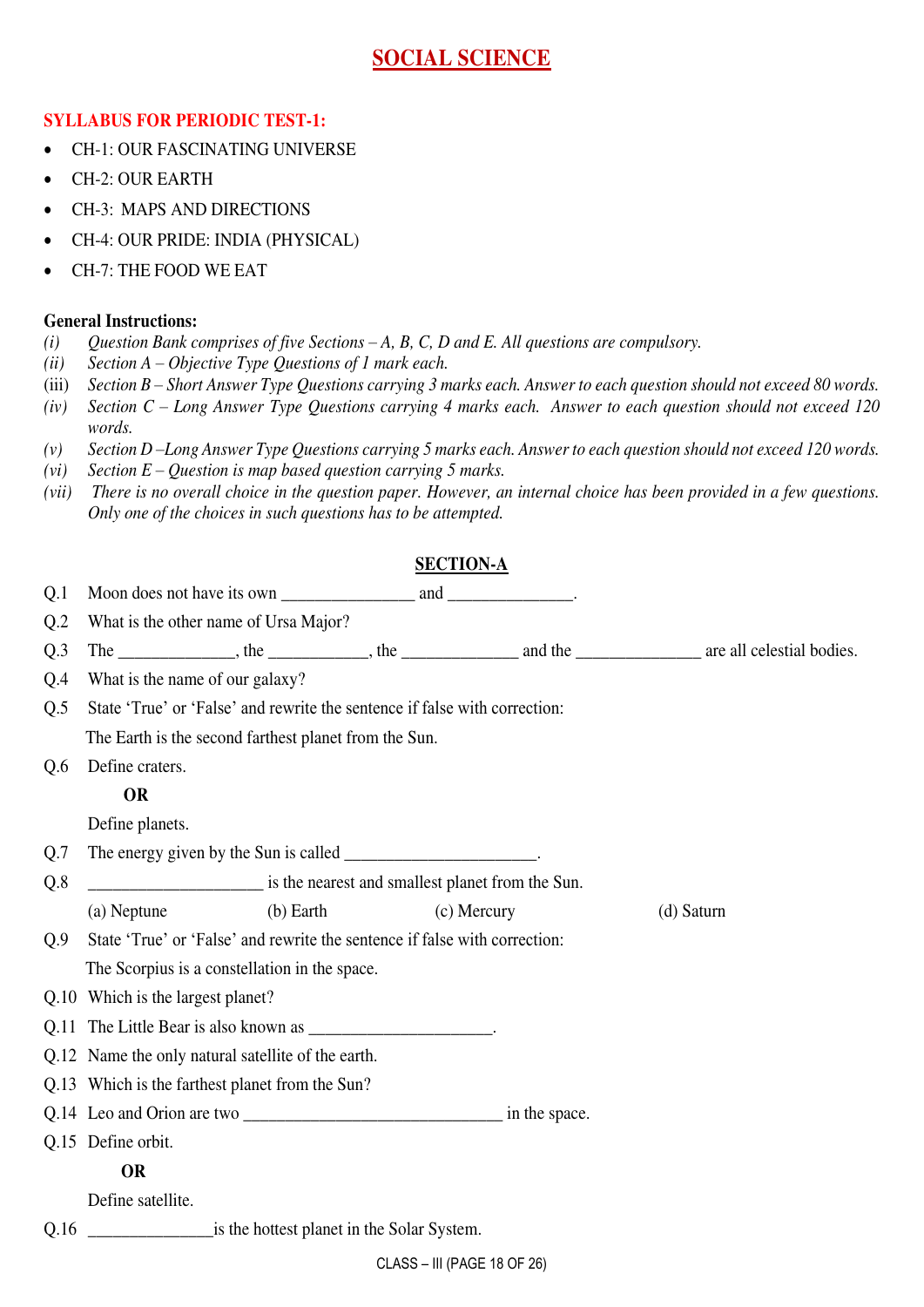|      | Q.17 The brightest star can be seen in ______________________________direction.       |                    |
|------|---------------------------------------------------------------------------------------|--------------------|
|      | Q.18 Define atmosphere.                                                               |                    |
|      | <b>OR</b>                                                                             |                    |
|      | Define landmasses.                                                                    |                    |
|      |                                                                                       |                    |
|      | Q.21 What is a coast?                                                                 |                    |
|      |                                                                                       |                    |
|      | Q.23 Define continents.                                                               |                    |
|      | <b>OR</b>                                                                             |                    |
|      | Define Oceans.                                                                        |                    |
|      | Q.25 Africa is also called the <u>continuent</u> continent.                           |                    |
|      | Q.26 State 'True' or 'False' and rewrite the sentence if it is false with correction: |                    |
|      | Antarctica is the smallest continent.                                                 |                    |
|      | Q.27 Which is the only ocean that is named after a country?                           |                    |
|      | Q.28 The other name of Southern ocean is _______________________.                     |                    |
|      |                                                                                       |                    |
|      | Q.30 What is an atlas?                                                                |                    |
|      |                                                                                       |                    |
|      | Q.32 Define terrestrial globes.                                                       |                    |
|      | Q.33 Define landforms.                                                                |                    |
|      | <b>OR</b>                                                                             |                    |
|      | Define hill.                                                                          |                    |
| Q.34 | are very high lands with pointed tops.                                                |                    |
|      | Q.35 Which is the highest point of the Great Himalayas?                               |                    |
|      | Q.36 What is a plain?                                                                 |                    |
|      | Q.37 The yellow colour in the physical map of India shows the _____________.          |                    |
|      | (c) Mountains<br>(a) Northern Plains<br>(b) Eastern coast                             | (d) Deccan plateau |
|      |                                                                                       |                    |
|      |                                                                                       |                    |
|      | Q.41 Rajasthan is the largest producer of _____________________.                      |                    |
| Q.42 | are the major source of protein in a vegetarian diet.                                 |                    |
|      | Q.43 What are oilseeds?                                                               |                    |
|      | Q.44 Which state is known for spices?                                                 |                    |
|      | Q.45 Nagpur is famous for _______________________.                                    |                    |
|      | Q.46 Which two states are famous for coconuts?                                        |                    |
|      | <b>SECTION-B</b>                                                                      |                    |
|      | Q.47 What is the Sun?                                                                 |                    |
|      | Q.49 How can we generate solar energy?                                                |                    |
|      | Q.50 Name the planets that have rings around them.                                    |                    |
|      | Q.51 Name the two astronauts from the United States who landed first on the Moon.     |                    |

Q.52 Which are the two brightest stars that can be seen in the night?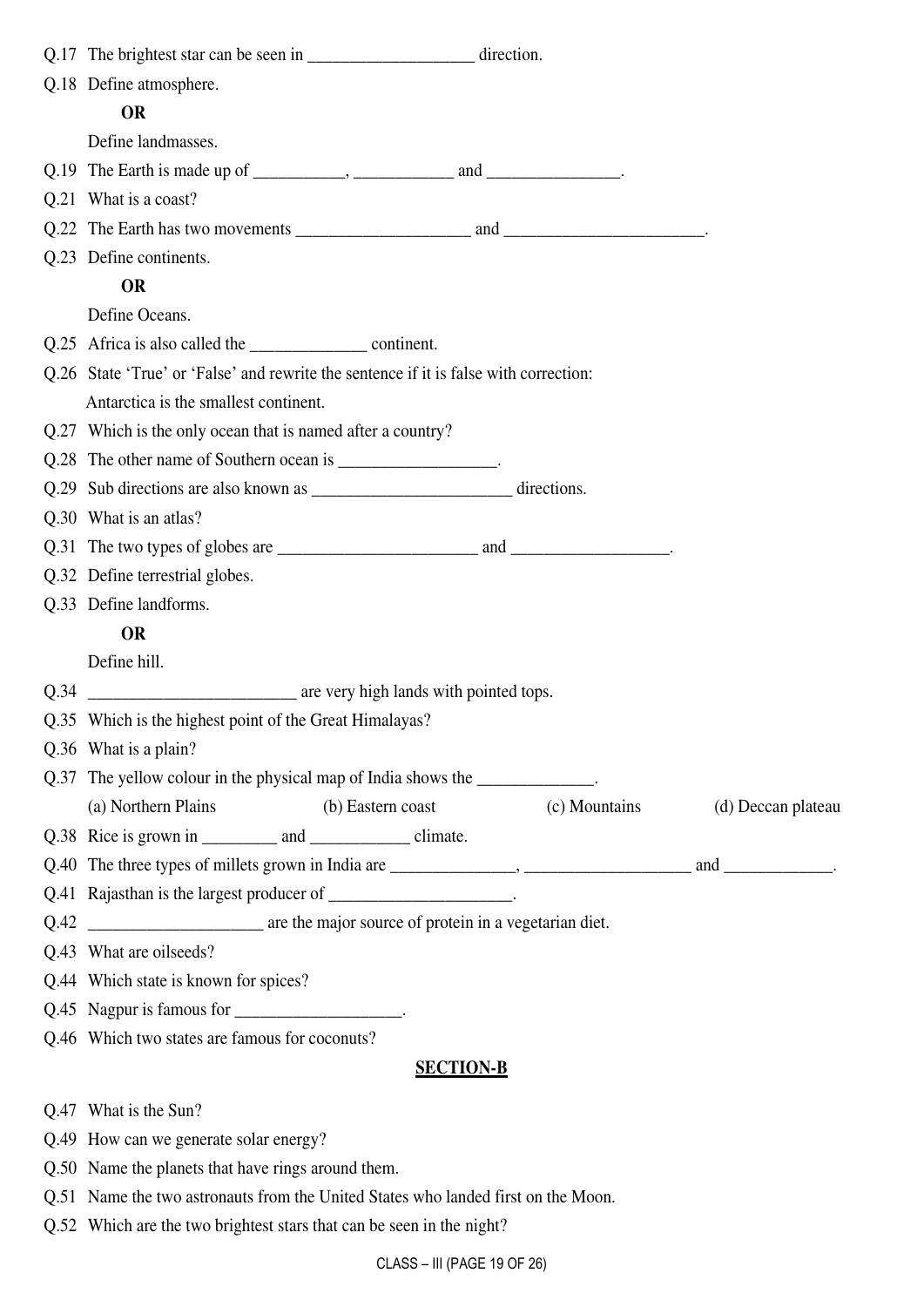- Q.53 What is an axis?
- Q.55 What are wall maps?
- Q.56 What are celestial globes?
- Q.57 Name two hills of India.
- Q.59 Where is jowar grown? What are uses of the crop?

#### **SECTION-C**

Q.61 Observe the given picture carefully and answer the following questions:



- (a) Which landform is shown in the given picture?
- (b) Define it.
- (c) The \_\_\_\_\_\_\_\_\_\_\_\_\_\_\_\_are in the Bay of Bengal.
- (d) Name the one located in Arabian Sea.
- Q.62 Read the given paragraph and answer the following questions.

 Ragi is the food of the people of Karnataka, Himachal Pradesh, Uttrakhand, Sikkim, Jharkhand and Arunachal Pradesh. It is very rich source of minerals and one of the most nutritious crop. Ragi halwa, pakoda, dosa, etc. are some of the dishes prepared with ragi flour.

 Maize is also known as corn. It is the third most important food crops after rice and wheat. It is grown in Karnataka, Uttar Pradesh, Bihar and Andhra Pradesh.

 Indian food is very diverse. North India offers 'Makki di Roti' and 'Sarson da Saag' among many other delicious food items. Sambhar, idli, dosa, vada and upma are the south Indian specialities. The favourites from the west are dhokla, paav bhaji, dal baati churma and pooranpoli. The eastern India has fish curry with rice and momos, etc. There are many sweet dishes also which are famous across the world such as rasgulla, laddoo, gulab jamun, burfi, etc.

- (a) Which crop is a rich source of minerals?
- (b) Where is it eaten the most?
- (c) What is the other name of corn?
- (d) Which is the third most important food crop?
- (e) Name some dishes from the south and west.
- (f) Name any two popular sweet dishes of India.

#### **SECTION-D**

- Q.63 Where is rice commonly grown in India? Name some items made of rice.
- Q.64 Write about movements of the Earth.
- Q.65 Write about coastal plains of India.

#### **OR**

Explain about the solar system and the planets.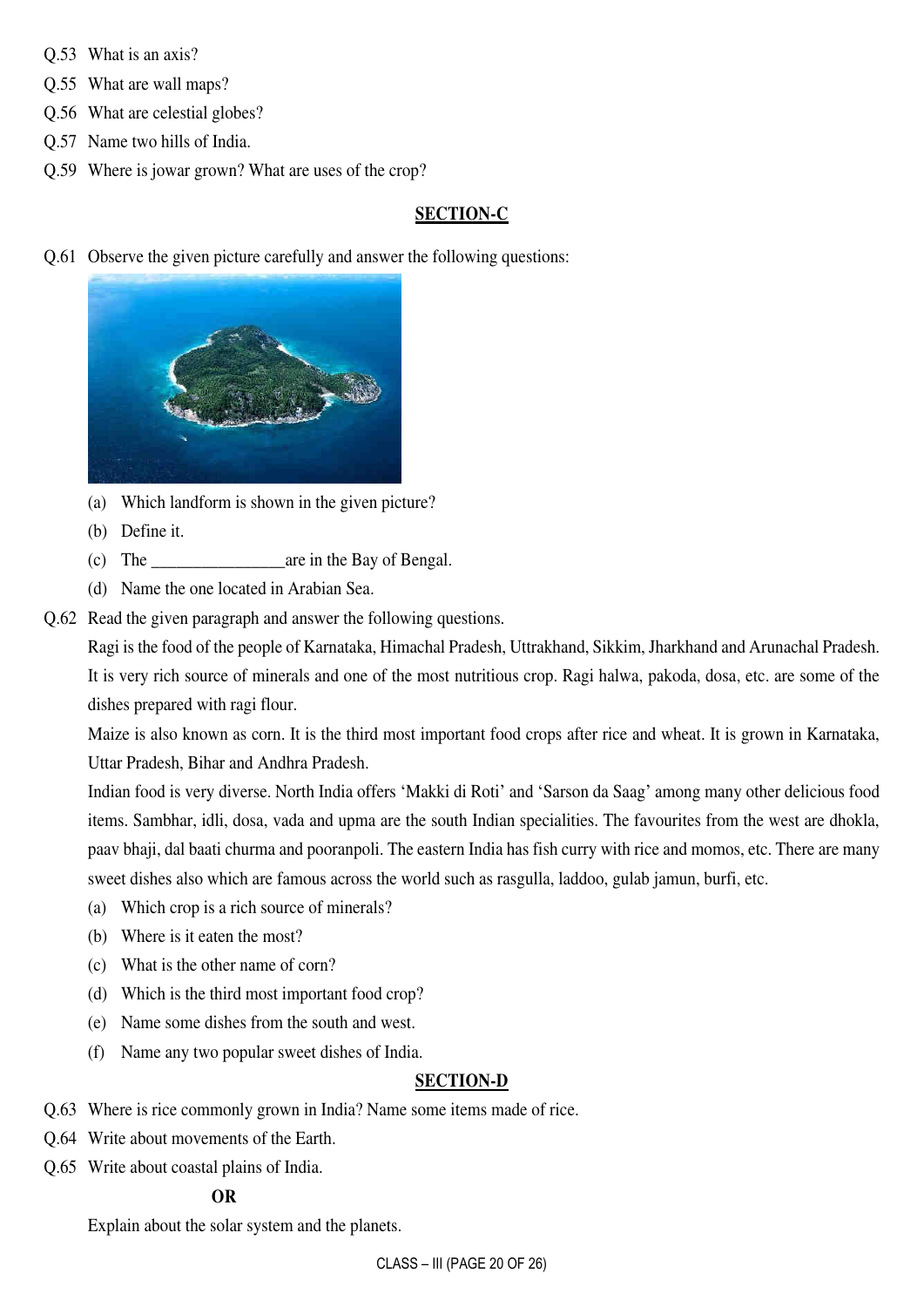#### **SECTION-E**

Q.66 On the given outline map of world, locate and label all the continents and oceans.



#### **WORK TO BE DONE IN SOCIAL STUDIES HANDBOOK:**

- CHAPTER 1 OUR FASCINATING UNIVERSE PART 'B'
- CHAPTER 3 MAPS AND DIRECTIONS PART 'A'
- CHAPTER 4 OUR PRIDE: INDIA (PHYSICAL) PART 'A'

#### **WORK TO BE DONE IN SOCIAL STUDIES ACTIVITY BOOK:**

- CHAPTER 3 MAPS AND DIRECTIONS: Q.1 TO Q.4
- CHAPTER 4 OUR PRIDE: INDIA (PHYSICAL)
- CHAPTER 7 THE FOOD WE EAT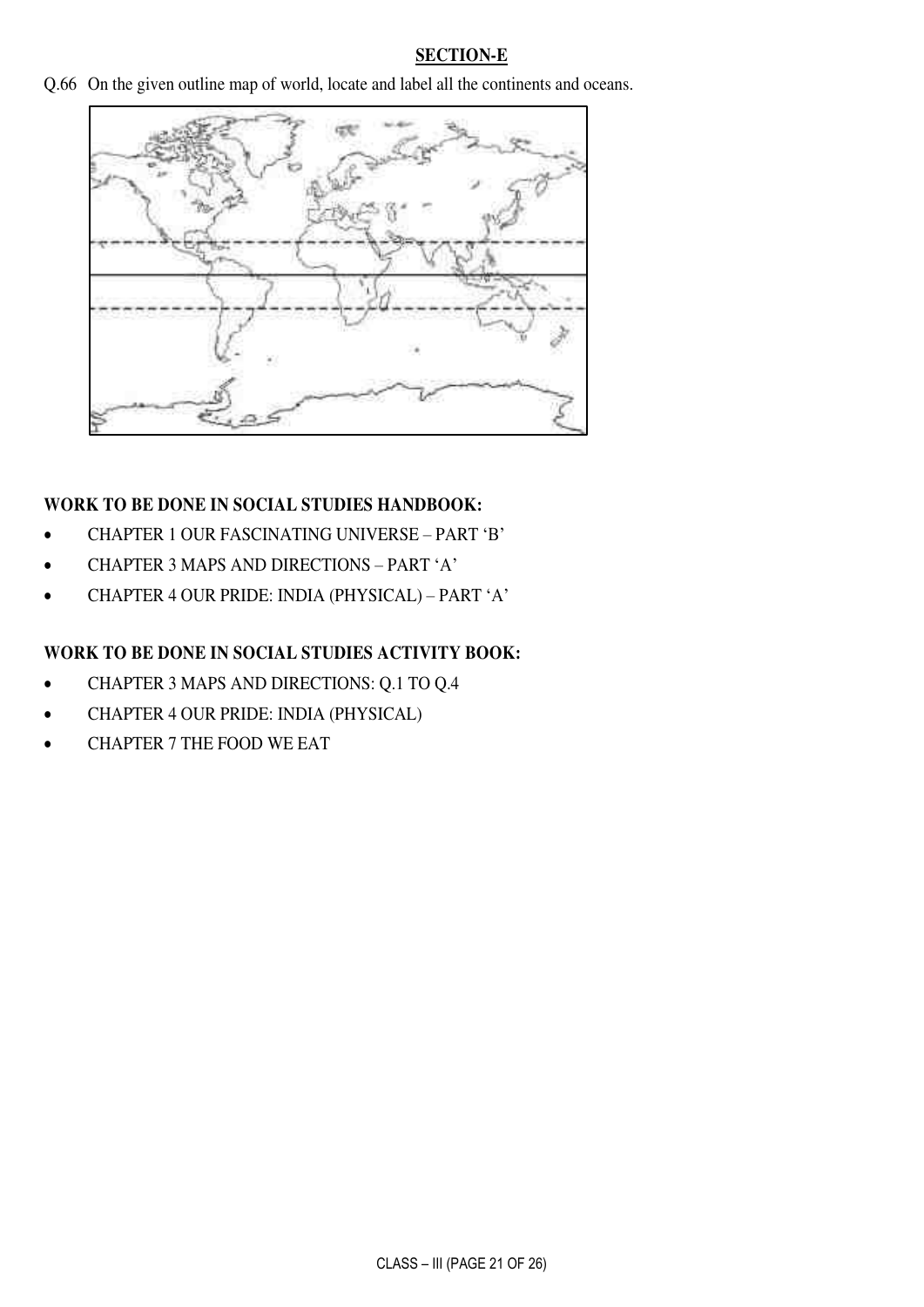#### **SYLLABUS FOR PERIODIC TEST-1**

#### **WORLD VISION:**

- $\bullet$  CH-1 TO 8
- **21ST CENTURY SKILLS:**
- CH-1: MY FAVOURITES
- CH-2: LET'S TALK ABOUT FAMILY
- CH-3: HAPPINESS
- CH-4: PACK YOUR BAG

#### **Q.1 Fill in the blanks:**

- (a) My favourite colour is  $\frac{1}{\sqrt{2\pi}}$
- (b) A \_\_\_\_\_\_\_\_\_\_\_\_\_\_\_\_\_\_\_\_\_\_ retracts its body part into the shell when attacked.
- (c) We should always apply \_\_\_\_\_\_\_\_\_\_\_\_\_\_\_\_\_\_\_\_\_\_\_\_\_\_\_\_\_ before going out in sun.
- (d) \_\_\_\_\_\_\_\_\_\_\_\_\_\_\_\_\_\_\_\_ have hollow bones that help them to fly by making their body light.
- (e) \_\_\_\_\_\_\_\_\_\_\_\_\_\_\_\_\_\_\_\_ an Indian actress, was on the main jury of the 75th Cannes Film Festival.
- (f)  $\frac{1}{\sqrt{2\pi}}$  can sleep on a tree fork up to 8 hours a day.
- (g) My teacher become happy when  $I$  \_\_\_\_\_\_\_\_\_\_\_\_\_\_\_\_\_\_\_\_\_\_\_\_\_\_\_\_\_\_\_\_\_.
- (h) Older name of Kolkata is  $\frac{1}{\sqrt{1-\frac{1}{n}}}\cdot$
- (i) A \_\_\_\_\_\_\_\_\_\_\_\_\_\_\_\_\_\_\_\_\_\_\_\_\_\_\_\_ has a saw to catch and kill its prey.
- (i) We should always take our  $\blacksquare$
- (k) \_\_\_\_\_\_\_\_\_\_\_\_\_\_\_\_\_\_\_\_\_ are tree dwelling animals found in the forest of Central and South America.
- (1) Mariupol is located in  $\Box$
- (m) I love to play \_\_\_\_\_\_\_\_\_\_\_\_\_\_\_\_\_\_\_\_\_\_\_\_\_\_\_\_\_\_\_\_.
- (n) A \_\_\_\_\_\_\_\_\_\_\_\_\_\_\_\_\_\_\_\_\_\_\_ inject venom into the enemy to protect itself.
- (o) \_\_\_\_\_\_\_\_\_\_\_\_\_\_\_\_\_\_\_\_\_\_\_\_\_\_\_\_\_\_\_\_\_\_\_\_ is an attractive sea bird of Atlantic Ocean.
- (p) \_\_\_\_\_\_\_\_\_\_\_\_\_\_\_\_\_\_\_ Tree has hanging roots coming out of its branches.

**Q.2 Write the correct order in which the following persons were Prime Ministers of India:** 

- (a) P.V. Narsimha Rao (i) Jawaharlal Nehru
	- (b) H.D. Deve Gowda (j) V.P. Singh
	- (c) Narender Modi (k) Chander Shekhar
	- (d) Morarji Desai (l) Dr. Manmohan Singh
	- (e) Rajiv Gandhi (m) Indira Gandhi
- (f) Atal Bihari Vajpayee (n) Lal Bahadur Shastri
- (g) I.K.Gujral (o) Charan Singh
- (h) Gulzarilal Nanda

#### **Q.3 Choose the correct option:**

- (a) Which is the largest state of India?
- (i) Rajasthan (ii) Assam (iii) Maharashtra
	- (b) Which is the union territory?
- 
- 
- 
- 
- 
- (i) Haryana (ii) West Bengal (iii) Ladakh
- (c) \_\_\_\_\_\_\_\_\_\_\_\_\_\_ and \_\_\_\_\_\_\_\_\_\_\_\_ were merged into one union territory in 2020.
	- (i) Chandigarh and Haryana (ii) Goa and Punjab (iii) Dadra and Nagar Haweli & Daman and Diu
- (d) Which is the smallest state of India?
	- (i) Puducherry (ii) Goa (iii) Delhi
- (e) Which state was reconstituted as two union territories in 2019? (i) Punjab (ii) Haryana (iii) Jammu and Kashmir
	- CLASS III (PAGE 22 OF 26)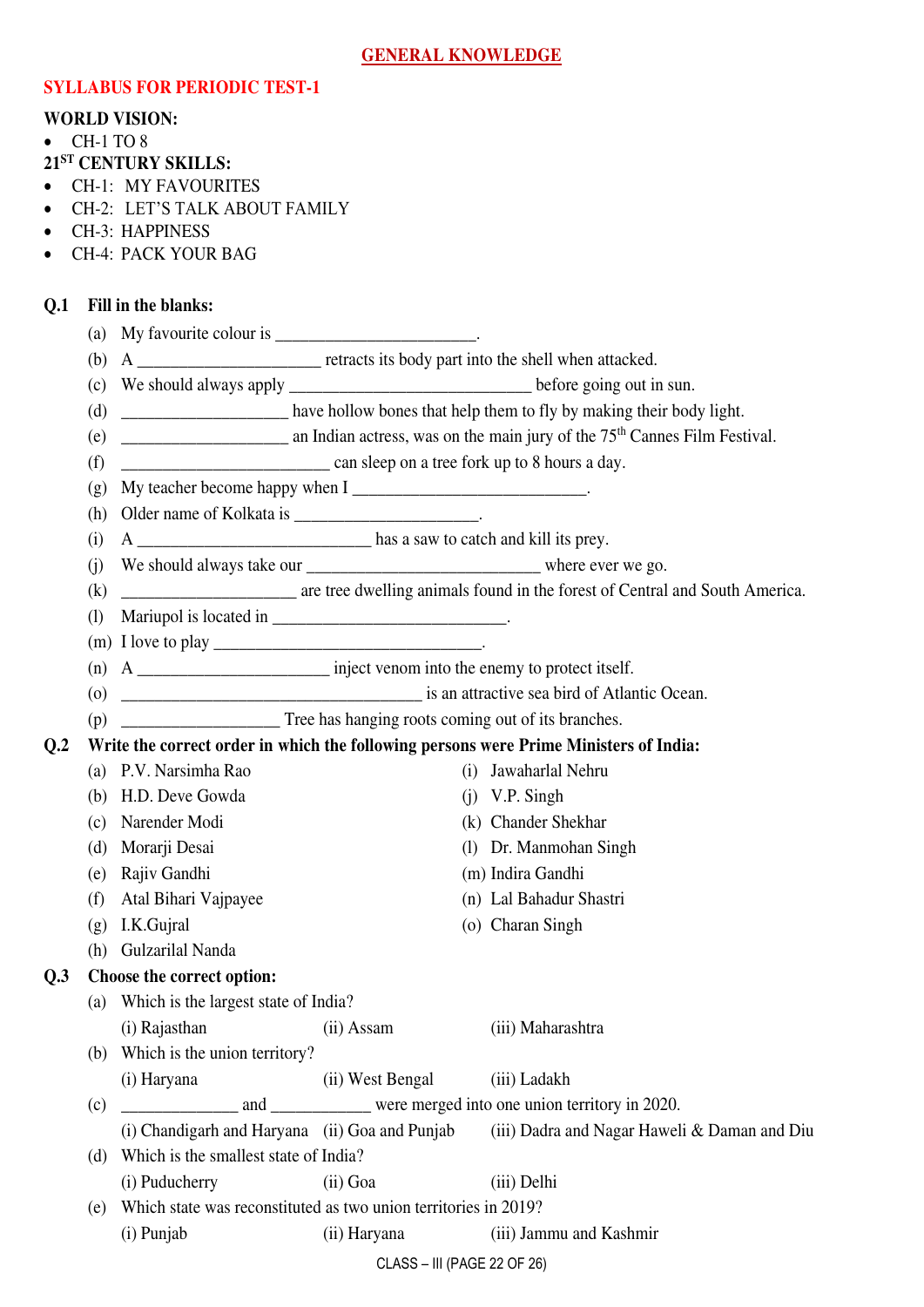#### **Q.4 Find the Capitals of the given States:**

|           | (a) Assam       |          |           |               | (b) Jharkhand        |   |             | (c) Sikkim       |   |               | (d) Nagaland  |
|-----------|-----------------|----------|-----------|---------------|----------------------|---|-------------|------------------|---|---------------|---------------|
|           | (e) West Bengal |          |           |               | (f) Himachal Pradesh |   |             | $(g)$ Tamil Nadu |   |               | (h) Rajasthan |
| (i) Bihar |                 |          |           |               | (j) Manipur          |   |             |                  |   |               |               |
|           | P               | D        |           | S             | P                    | U | R           | Q                | S | T             |               |
|           | U               | A        | M         | G             | A                    | N | G           | T                | O | K             |               |
|           | N               |          | P         | B             | F                    | V | Y           | S                | G | $\mathcal{C}$ |               |
|           | K               | $\Omega$ | H         | I             | M                    | A | J           | Y                | K | K             |               |
|           | O               | P        | A         | T             | N                    | A | A           | W                | A | R             |               |
|           | L               | W        |           | Z             | S                    | H |             | M                | L | A             |               |
|           | K               | D        |           | T             | B                    | G | P           | $\mathbb{R}$     | E | N             |               |
|           | A               | U        | C         | P             |                      | N | U           | Z                | О | C             |               |
|           | T               | $\Omega$ | X         | V             | M                    | W | $\mathbf R$ | X                | J | H             |               |
|           | A               | F        | $H_{\rm}$ | $\mathcal{C}$ | H                    | E | N           | N                | A | I             |               |

#### **Q.5 Match the great personalities with the names:**

- (a) He composed the National song of India. (i) Rabindranath Tagore
- (b) He was the first Deputy Prime Prime Minsiter of India (ii) APJ Abdul Kalam
- (c) She was known as 'Nightingale of India'. (iii) Sarojini Naidu
- (d) He wrote the National Anthem of India. (iv) Bhagat Singh
- (e) He was a freedom fighter. (v) Sardar Vallabhbhai Patel
- 
- 
- 
- 
- - (vi) Indira Gandhi
	- (vii) Bankim Chandra Chattopadhyay

#### **Q.6 Name the trees:**

- (a) This tree has sweet smelling flowers. It is also known as Champa or temple tree.
- (b) The leaves of this tree are used in South Indian cooking.
- (c) This tree is an evergreen tree. It has heart-shaped leaves.\_\_\_\_\_\_\_\_\_\_\_\_
- (d) This tree is also known as Indian Lilac tree.
- (e) The trunk of this tree is used to make furniture and musical instruments.\_\_\_\_\_\_\_\_\_\_\_\_\_\_\_

### **Q.7 Answer the following:**

- (a) Name a bird that copy a Hawl's voice to drive off other birds.
- (b) Which is your favourite food?
- (c) Which desert animal has two humps on its back?
- (d) Name a think we should take with us when we are going to hills.
- (e) On 5 May, who became the first Indian woman to climb five peaks above 8000m?
- (f) Why family is important to you?
- (g) Name the animal whose forelegs are shorter than its rear legs.
- (h) Name an activity you do with your father.
- (i) Which animal breaks off its tail that continues to twitch in self-defense?
- (j) Which team won the 2022 Santosh Trophy?
- (k) What can you do or say to make your grandparents happy?
- (l) Which bird can fly for 6 months without stopping?
- (m) Name your favourite festival.
- (n) Shiv Kumar Sharma, who passed away recently, was associated with which musical instrument?
- (o) What is the current name of Madras?
- (p) Name the mascot of the Fourth Khelo India Youth Games 2022.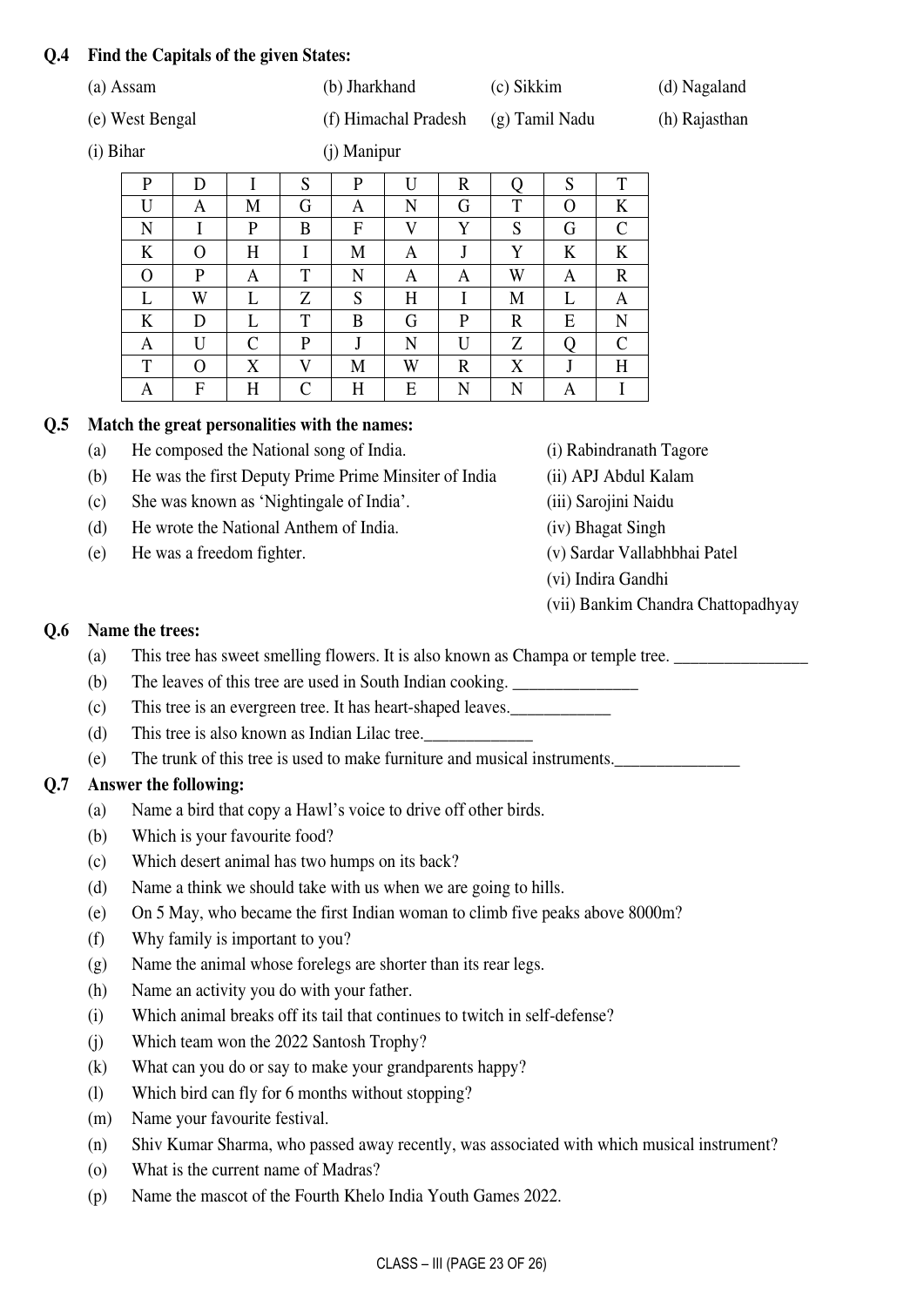### **ICT**

#### **SYLLABUS FOR PERIODIC TEST-1:**

- CH-1: COMPUTER AND ITS COMPONENTS
- CH-2: WINDOWS OPERATING SYSTEM

#### **Q.1 Tick the correct option:**

- 1. Start menu:
	- (a) is used to search anything.
	- (b) is used to set date and time
	- (c) is used to open menu and apps.
	- (d) None of the above
- 2. Which of the following statement is true for Software?
	- (a) The physical equipment that are attached to a computer.
	- (b) It allows you to save your work.
	- (c) It processes the data.
	- (d) It is a set of instructions that tells the hardware what to do and how to do.
- 3. What is the name of the circuit board that contained within the processor of computer?
	- (a) Motherboard (c) Microprocessor
	- (b) Central Processing Unit (d) None of the above
- 4. What is the mean of the Booting in the system?
- (a) Restarting computer (c) To scan (b) Install the program (d) To turn off

5. After processing, the computer shows the final result as  $a/an$ 

- (a) input (c) output
- (b) storage (d) None of the above
- 6. This box is used to search for items on your computer.
	- (a) Start Menu (c) Desktop
	- (b) Taskbar (d) None of the above
- 7. Hardware is:
	- (a) that can be touched and see. (c) a computer case
	- (b) that cannot touch and see (d) All of the above
- 8. After processing, the computer shows the final result as  $a/an$ 
	- (a) input (c) output
		- (b) storage (d) All of the above
- 9. It allows the user to interact with the operating system using keyboard only.
	- (a) GUI (c) CPU
	- (b) CLI (d) None of the above

10. Versatility means:

- (a) Computer works with high accuracy.
- (b) A computer works very fast.
- (c) Computer is used at different places for different purposes.
- (d) None of the above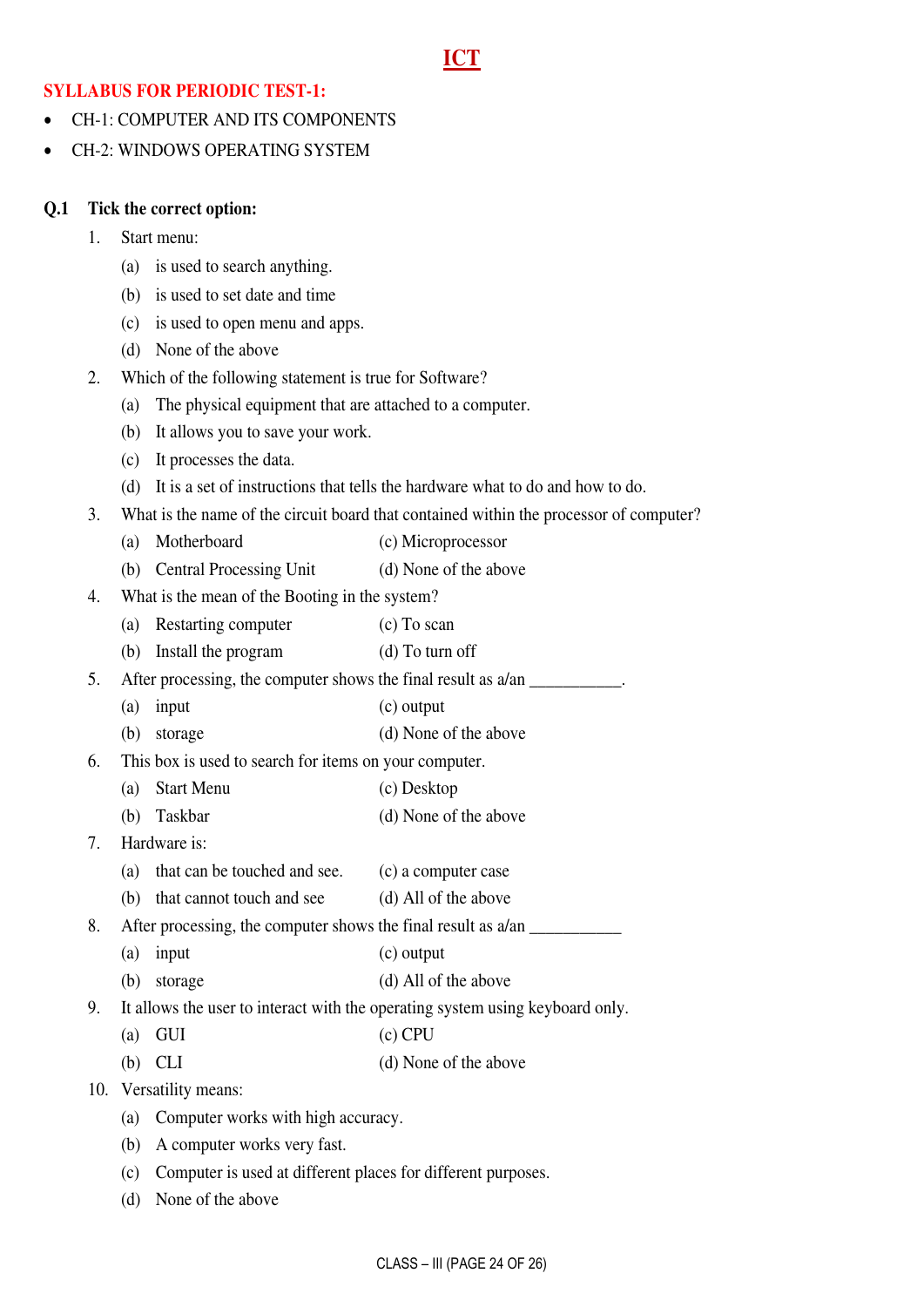#### **Q.2 True/False:**

- (a) Motherboard is also known as the brain of the computer.
- (b) Output devices are used to enter data in a computer.
- (c) Desktop screen is the final screen after switching on a computer.
- (d) Operating system is used to perform a variety of tasks efficiently.
- (e) System software performs specific tasks for the user.
- (f) A computer cannot store large amount of data.

#### **Q.3 Rearrange the words and write the correct word in given space.**



#### **Q.4 Answer the following:**

- (a) Differentiate between Hardware and Software.
- (b) What do you mean by a computer system?
- (c) Amit is working on a computer. His teacher asks him to tell the principle on which the working of a computer system is based, but he forgets. Help him to tell the answer.
- (d) Mention three methods to start an App in Windows 10.
- (e) Differentiate between CLI and GUI.

#### **Q.5 Identify the pictures and mention whether it is an Input device, Output devices or Storage device:**